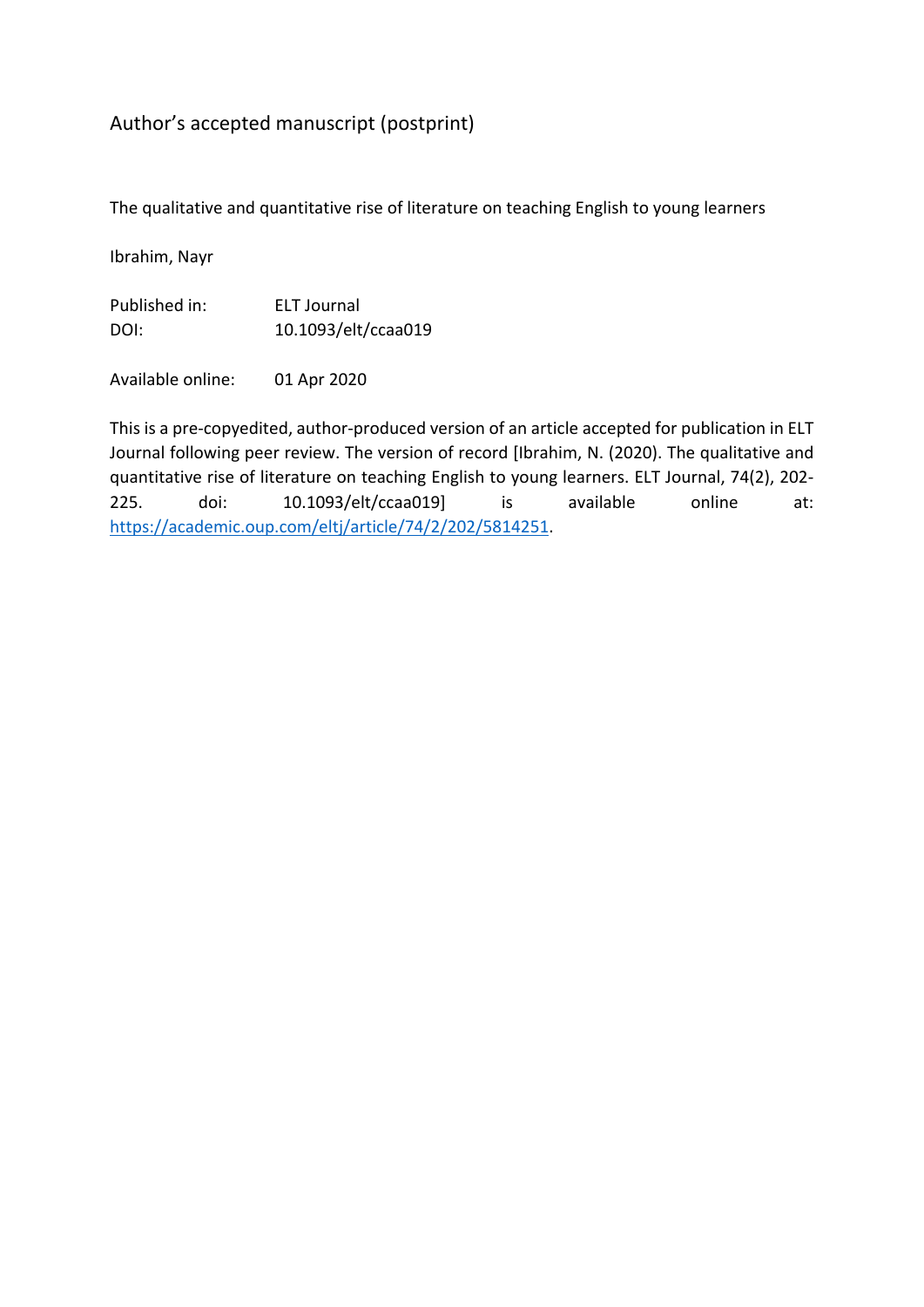# **Survey review**

# **The qualitative and quantitative rise of literature on teaching English to young learners**

## **Policy and Politics in Global Primary English**

J. Enever Oxford University Press, 2018. 208 pp., £42.80 ISBN 9780194200547

# **Transforming Practices for the Elementary Classroom.**

J. Sharkey (ed.) TESOL Press, 2018 180 pp., \$45.95 ISBN 9781942799481

## **Young Learner Education**

F. Copland and S. Garton (eds.) TESOL Press, 2018, 154 pp., \$32.95 ISBN 9781942799733

# **Early Instructed Language Acquisition: Pathways to Competence.**

pp., \$45.95<br> **on**<br>
(eds.)<br>
pp., \$32.95<br>
age Acquisition: Pathways to Competen<br>
Ellis (eds.)<br>
9, 272 pp., £25.00 J. Rokita-Jaśkow and M. Ellis (eds.) Multilingual Matters, 2019, 272 pp., £25.00 ISBN 9781788922524

# **Early Language Learning and Teacher Education: International Research and Practice.**

S. Zein and S. Garton (eds.) Multilingual Matters, 2019, 296 pp., £34.95 ISBN 9781788922647

# **The Routledge Handbook of Teaching English to Young Learners**

S. Garton and F. Copland (eds.) Routledge, 2019, 544 pp., £190.00 ISBN 9781138643772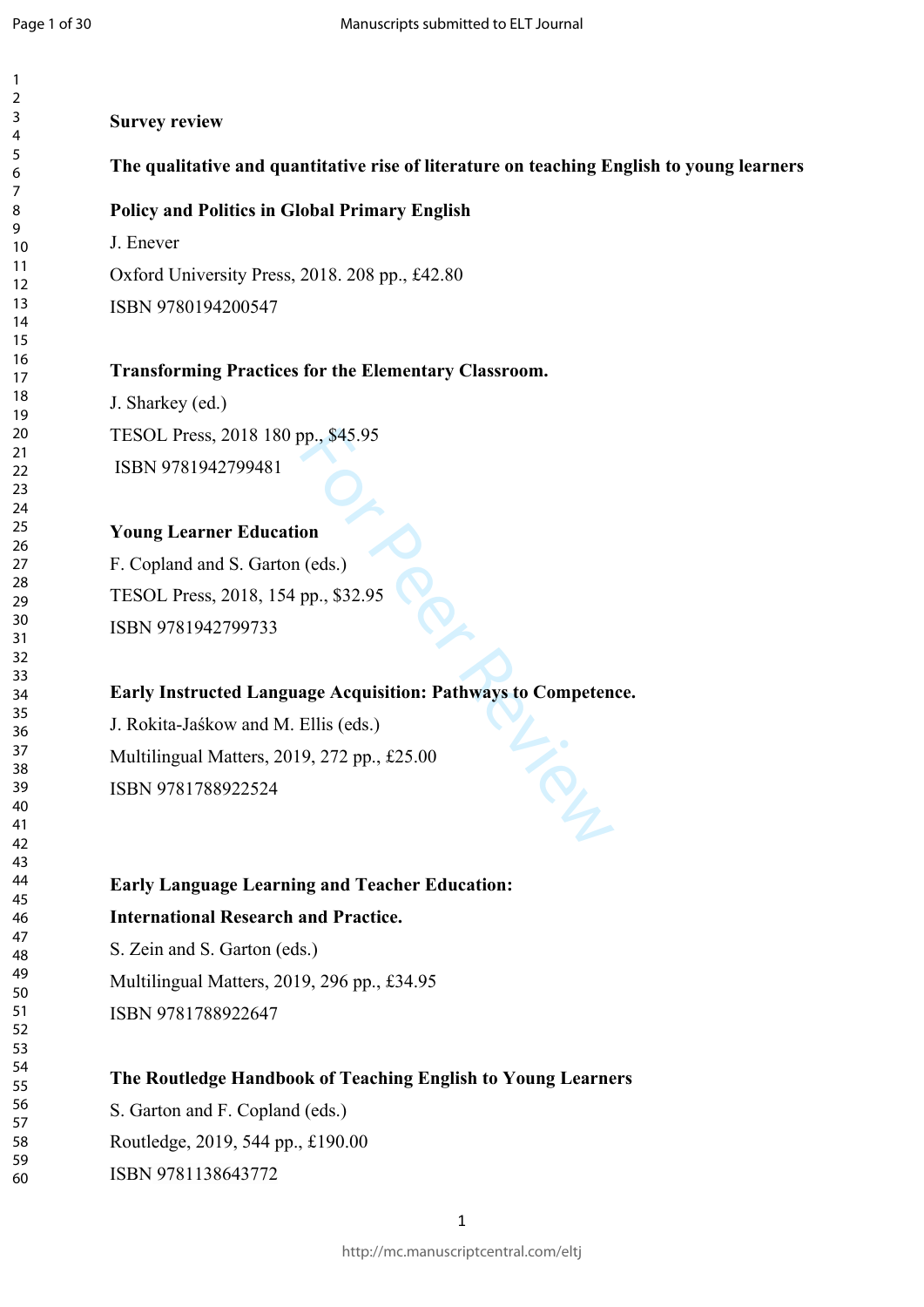### **The professionalisation of teaching English to young learners**

When I started teaching English in the mid 1990's 'young learner' classes were an appendix to the Adult business of out-of-school ELT. English as a subject or foreign language in primary mainstream education was tentatively being experimented with and introduced unsystematically and in different ways in various contexts. For example, in France, English was introduced into the last year of primary school in 1989 (MEN, 2001) and only reached 1st grade (Cours Préparatoire) in 2016, whereas Norway had introduced English in the upper levels of primary school in 1939 and officially into Grade 1 in 1997 (Krulatz, Dahl and Flognfeldt, 2018).

earth of literature focusing on teaching Eng<br>fession was largely based on adult perspec<br>TEFL, in the early 2000's, only included ang Learners, although I chose to focus my<br>modules on young learners. The bibliogray<br>and Tong In addition, there was a dearth of literature focusing on teaching English to children and teenagers, as the ELT profession was largely based on adult perspectives on teaching and learning. My own MA in TEFL, in the early 2000's, only included one optional module on Teaching English to Young Learners, although I chose to focus my research and assignments for all of my six optional modules on young learners. The bibliography included the seminal works of Brumfit, Moon and Tongue (1991), Brewster, G. Ellis and Girard (2002), Moon (2000), Cameron (2001) and others. These works had a significant impact on many teachers trained in the CELTA and DELTA tradition, who then grudgingly ended up in the growing numbers of classes of ever younger learners. These books also brought attention to, and paved the way for more intensive research into how young children learn foreign languages. Twenty years later, as we witness the rise of early language learning, the young learner classroom has become a mainstream research interest, generating much-needed theoretical insights and practice-based pedagogy; and I educate future primary teachers of English with a whole bookshelf dedicated to teaching English to young learners. The 'cinderella area' of scholarship (Copland and Garton, 2014: 223), where research and informed discussion were scarce, has now come of age (Rixon, 2016).

So, it was with a strong sense of the importance of the undertaking that I set out to review this sextet of recent publications, which give a comprehensive overview of the status quo of primary English worldwide. These six books contain a total of 138 different contributors from six continents, highlighting the exponential spread of English across the globe in 92 chapters. As I turned the 1593 pages in total, it was with a sigh of relief that I realised that teachers, researchers and students now have access to quality academic literature on teaching young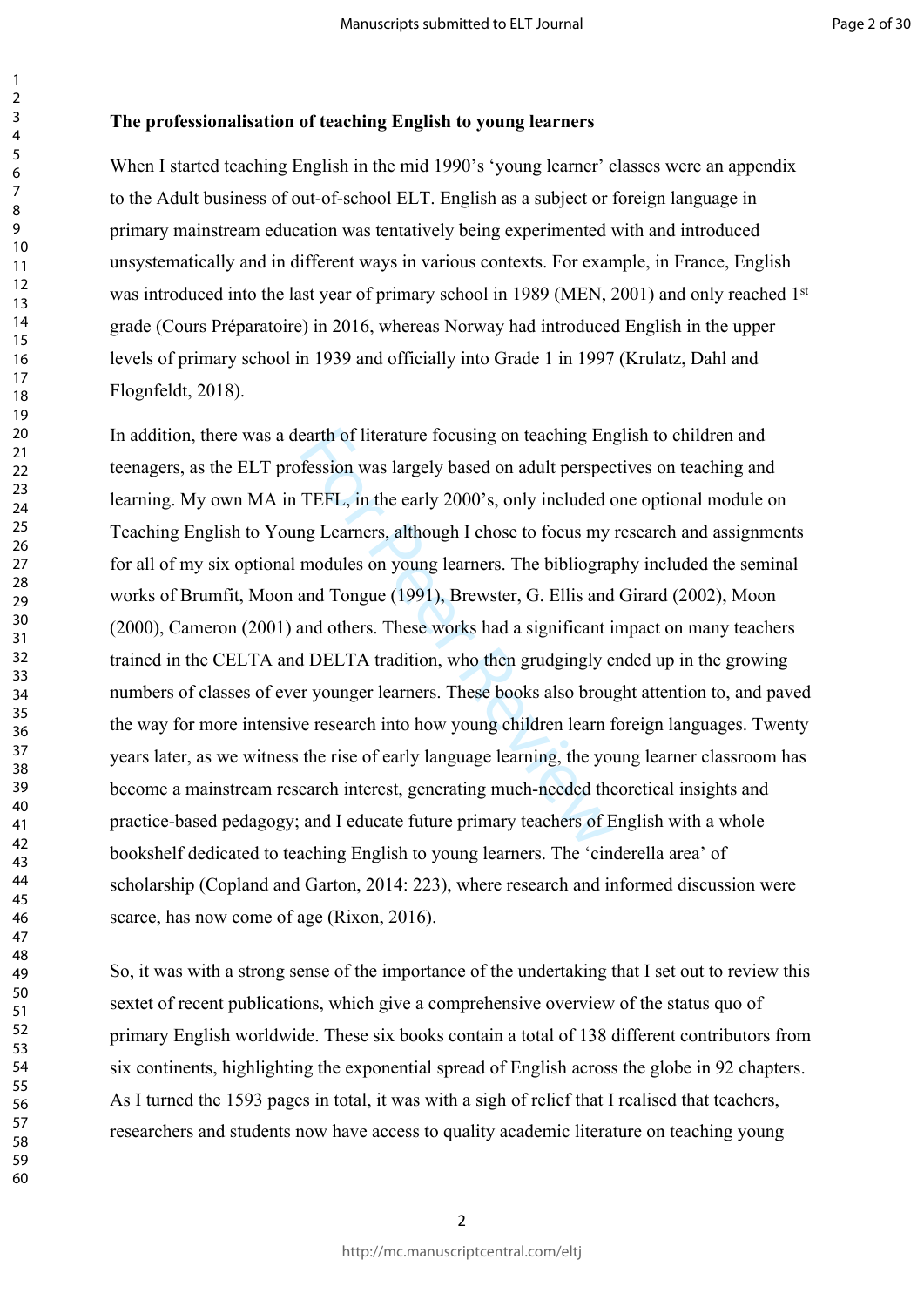60

language learners and gasped in amazement at how so many different contexts experience similar problems associated with this runaway train.

What I would like to do is assess whether or not this plethora of books on teaching young learners is relevant, up to date and useful for language learning in the  $21<sup>st</sup>$  century. I first look at each individual book and provide a brief overview of its structure, content and main focus. Even though all the books have a strong teacher education foundation, each book is unique in the angle it takes in exploring the different issues, contexts and outcomes. I will then conclude with a summary of common trends and issues that embed these books firmly in 21<sup>st</sup> century teacher education of young language learners.

### **Policy and Politics in Global Primary English**

I start with this volume by Janet Enever, because it is the foundation on which rest the other five publications in this review. It is the only monograph (the other books are all edited volumes), and analyses, critically and soberly, the exponential spread of English across the globe. The author bases her analysis of the current situation on 12 short studies that highlight comparisons and similarities at both national and supranational levels of governance.

### *Summary*

**obal Primary English**<br>y Janet Enever, because it is the foundation<br>eview. It is the only monograph (the other<br>ritically and soberly, the exponential sprea<br>er analysis of the current situation on 12 sl<br>ties at both nationa The book is divided into two parts. Part One (Chapters 1-4) gives an overview of key forces that have influenced the rise of global primary English. It starts with a description of the theoretical lens through which Enever analyses the growing phenomenon of English education in the primary as well as pre-primary sector worldwide. This is captured in Chapter 1, where Enever situates her investigation of the global flows of economic, cultural and political power within a sociohistorical theoretical framework. Enever draws on Cox's (1987) ideas of historical materialism to examine how and why specific processes, in this case, the provision of English in primary schools, emerge within particular geographical, economic and cultural histories of policy and practice across the world, and the impact thereof on learners' lives. She also employs Lukes's (2005) three-dimensional view of power, which helps focus the debate on the decision-making processes and the roles of various actors engaged in the process.

Chapter 2 looks at emerging patterns of global primary English with a focus on India and Spain, two markedly different contexts, as illustrative of sociohistorical contexts where policy decisions have been influenced by global forces, i.e. the introduction of EMI (English as Medium of Instruction) and CLIL (Content and Language Integrated Learning) respectively.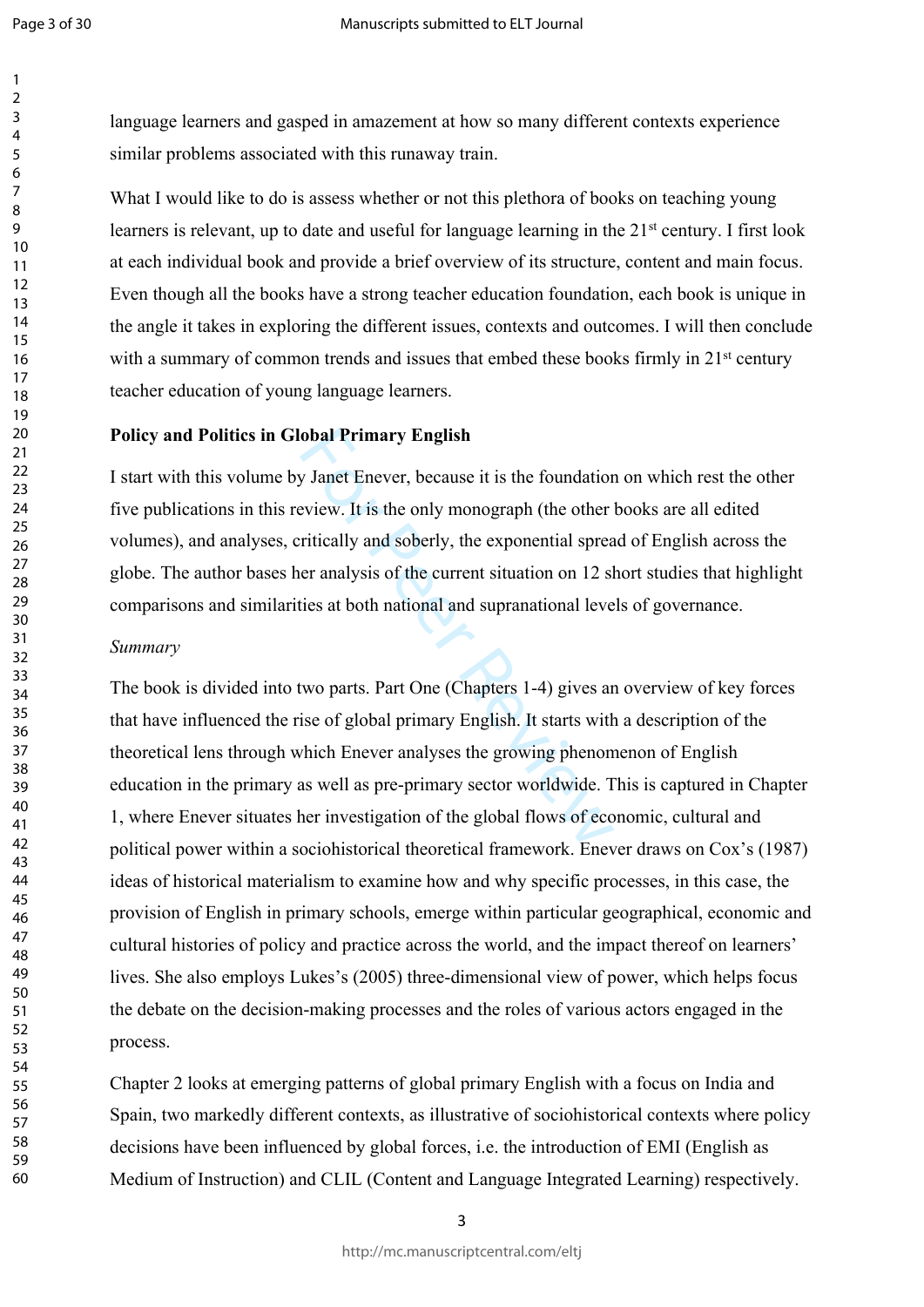In both cases, 'the economic priority has been employed in these instances as a rationale for the benefits of English as a cultural capital' (p.52). In Chapter 3, Enever discusses pre-school English provision, which has been described by Knagg (2016, p. 3) as 'perhaps the final frontier in the rush to teach and learn English at ever younger ages'. The chapter focuses on the European ECEC (Early Childhood Education and Care) contexts of Italy, Portugal and Spain, and a small scale study of kindergartens in Shanghai. In the European context there are still no official policies governing the provision of English, or any other foreign language (FL), in early years contexts. This incursion of English into pre-primary is an example of how global forces, combined with the bottom-up pressures of parentocracy, are pushing the English agenda. In this policy vacuum, English is by far the main FL in pre-primary classrooms. Despite the importance of an integrated approach in the early years, English exists as standalone lessons with little evidence of integration with other curricular areas in the Portuguese context.

mportance of an integrated approach in the<br>ns with little evidence of integration with  $\alpha$ <br>eed for qualified teachers and training opp<br>s for this early start in low-exposure conte<br>nultilingual and multicultural internatio Enever also stresses the need for qualified teachers and training opportunities, as well as clarification of the reasons for this early start in low-exposure contexts. In contrast, the situation in Shanghai, a multilingual and multicultural international city, offers an invaluable opportunity 'to explore the nature of multilingual contexts for early language learning' (p. 62). Enever highlights the importance of viewing language through 'a multilingual lens' (p. 71) based on Cummins and Persad's (2014) orientations: affirmation of identity through the language curriculum, through the support of other languages in class and through the participation of parents in kindergarten activities; rich language interaction and print access; children's awareness of and willingness to experiment with English and create meaning in this multilingual context. Chapter 4 analyses three contexts where primary curricula have been present for some time: Poland, Italy and Sweden. Certain gains have been identified in these situations, especially, related to attitude, motivation, and progress, while also linking outcomes to historical, geographical, sociocultural and economic factors and challenges.

In Part Two, Enever addresses broader social issues that influence the growth of English, such as regional soft policy, assessment, accountability, transparency and standardization in education. In Chapter 5, she discusses six regional soft policy initiatives in Europe – the ECML (the European Centre for Modern Languages), CEFR (The Common European Framework of Reference), ELP (The European Language Portfolio), Action Plan 2004–06, Eurydice, LLP (The Lifelong Learning Programme 2007–2013) and Pre-primary Language Learning – and the significant contribution they have had on achieving European convergence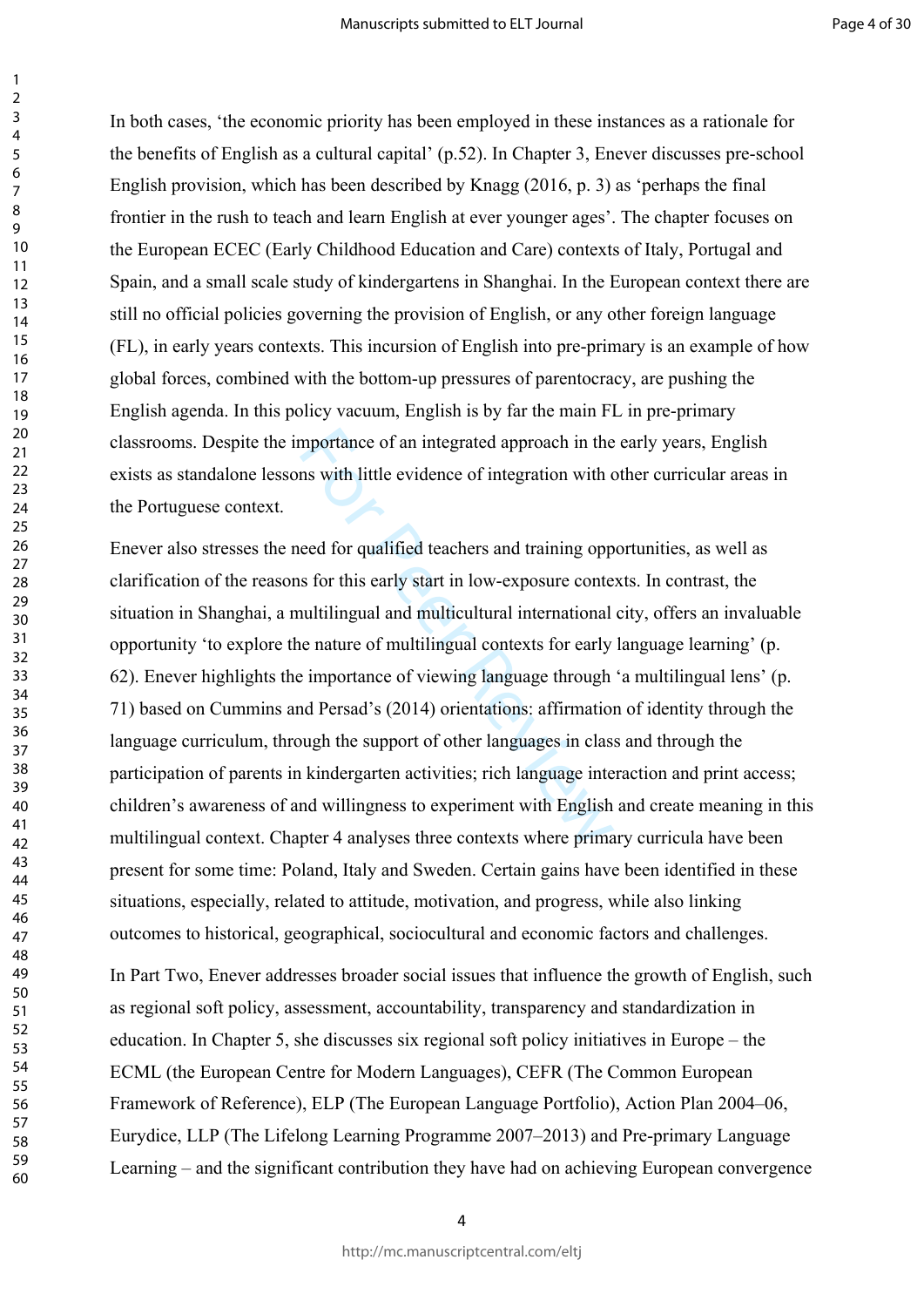60

regarding the introduction of FLs at primary and pre-primary level. After examining three critical areas that still challenge the implementation process – that is, language choice, teacher provision and commissioned research – Enever uses two contrasting examples, Slovenia and Germany, to illustrate the impact of regional soft policy on national policies. Even though both countries have steadily moved towards convergence, in the latter there is more resistance to measurements of outcomes for FL, for example, whereas in the former, a smaller and newer country in the EU, the perception is that full convergence is not only more straightforward but also beneficial.

the CEFR has been adopted internationally<br>consequently, has imposed formalized, star<br>ry assessment. Traditionally developed for<br>iate tool for measuring young learners' lar<br>overlook the individual characteristics of y<br>ides, Chapter 6 critiques the CEFR (Council of Europe, 2001) and its far-reaching influence beyond European borders, where it was initially developed, evidenced by the cases of Vietnam and Uruguay. The CEFR has been adopted internationally in order to facilitate global comparisons and, consequently, has imposed formalized, standardized outcomesdriven measures in primary assessment. Traditionally developed for adult language learning, the CEFR is an inappropriate tool for measuring young learners' language attainments. These developments force us to overlook the individual characteristics of young learners, including 'motivation, anxiety attitudes, self-perception and self-confidence' (p.120). The chapter ends with an urgent call for more empirical research to clarify the CEFR's strengths and weaknesses in terms of cultural appropriacy and identify realistic expectations, the aim being to stem the escalation of high-stakes testing and private language classes, which contribute to growing inequalities in some contexts. Furthermore, Enever concludes that the convergence of global forces and EU soft policy has diverted the focus from supporting and creating a multilingual Europe to promoting English instead.

Chapter 7 examines a further level of international influence on primary English: the weight of transnational organizations, such as the OECD, UNESCO, and the UN on the growth of a measurement culture in global education. It also discusses the impact of the application of business terminology, such as accountability, transparency and meeting targets. The conditions attached to these funding organizations, which countries need to meet in order to receive these funds for education, infrastructure and curriculum modernization projects, very often set the agenda for local policy decisions. Enever expresses concern about this growth of an 'audit culture' (155), where 'measurement by numbers' (156) prevails and the individual nature of children's learning and the agency of the teacher is ignored.

The final chapter summarizes how the decisions made in multiple contexts are triggered mainly by the coming together of the top-down influence of global forces and global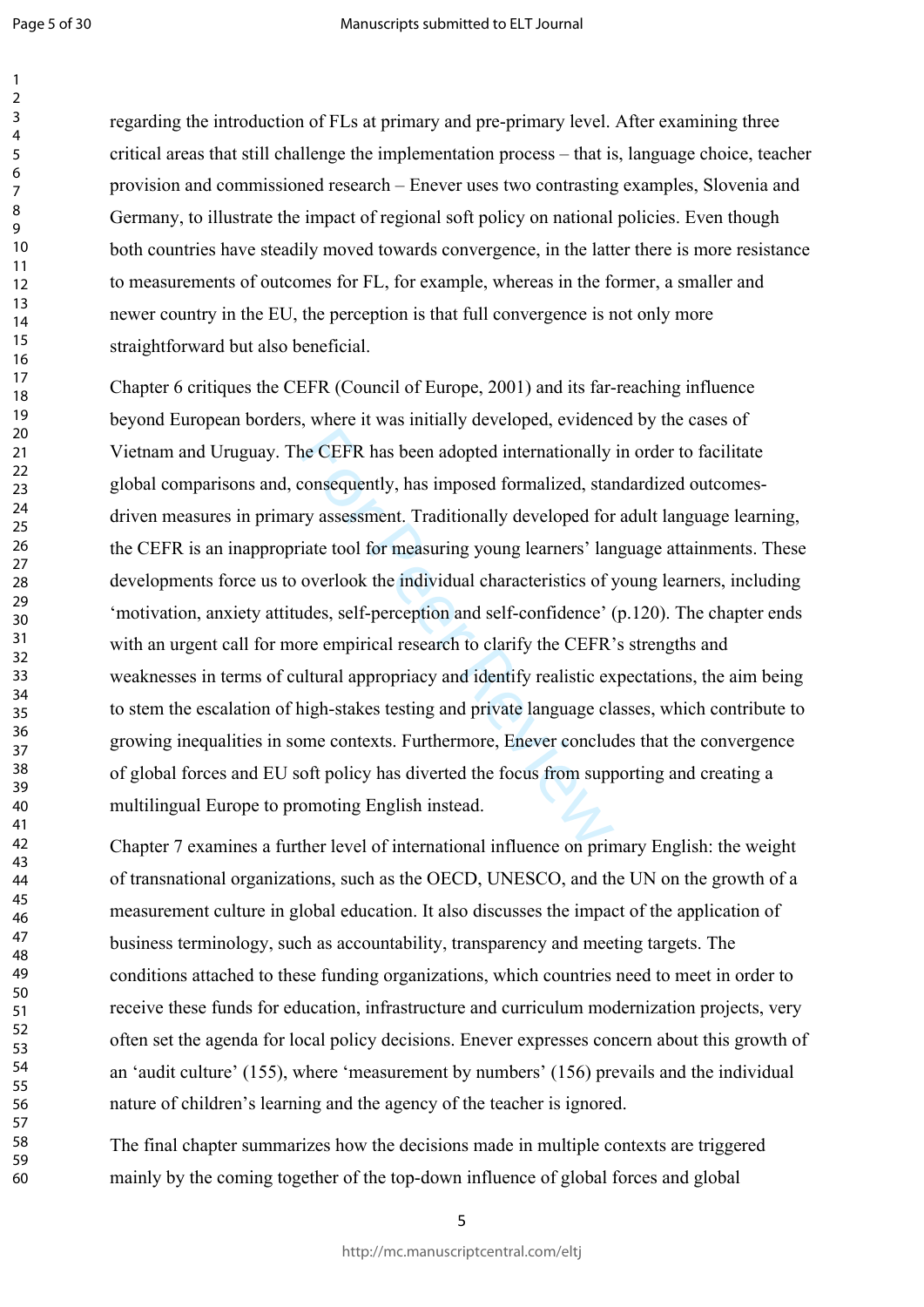alignment and the bottom-up pressure of parentocracy. Ultimately, the resultant realities of limited teacher expertise and teacher supply, for example, widen the inequalities already existent between socio-economic groups and rural and urban areas, and suggest the need for a more equitable, long-term and sustainable approach supported by realizable goals. Enever formulates thirteen desirable conditions for promoting equity and quality primary English for all learners, which are echoed in a number of studies in the edited volumes in this review. These recommendations include appropriate teacher models, teacher qualifications and continuous professional development, policy implementation, budgetary commitment, school commitment and support, classroom size and resources, curriculum model, outcomes and assessments, continuity across phases and equity and quality of provision.

### *Evaluation*

book is the inherent complexity of early land takeholders navigating the pull between glension exists within and as a result of the d<br>wer shift towards more economic-driven poital accorded to the learning of English. Enter The main premise of the book is the inherent complexity of early language learning today, which includes multiple stakeholders navigating the pull between global forces and local contextual factors. This tension exists within and as a result of the dynamic nature of globalisation, a global power shift towards more economic-driven policies and the consequent cultural and linguistic capital accorded to the learning of English. Enever expertly weaves conflicting elements into her exploration of the interplay of top-down policy decisions that sometimes boils down to campaign promises that are never kept, short-termist politics and the grassroots pressures of parentocracy.

The blurb on the back cover describes this book aptly as timely and important. It is also ground-breaking as it is the first to explore the drive for primary English within a global policy perspective. I would also describe it as comprehensive, well-researched and impactful. It requires us to stop and reflect on the power global forces have exerted on charting our English language journey so far (as students, teachers, educators, policy-makers and parents). Furthermore, standing at the crossroads of the exponential increase in primary English, it encourages us to consider the path to follow for English to be a truly empowering force that improves the life chances of *all* children.

#### **Transforming Practices for the Elementary Classroom**

Edited by Judy Sharkey, this volume highlights the power of researcher and practitioner collaborative projects in elementary classrooms in the United States, with a specific focus on supporting English language learners (ELLs) using culturally responsive pedagogy across the curriculum. It is the latest in the *Engaging Research* series from TESOL Press, which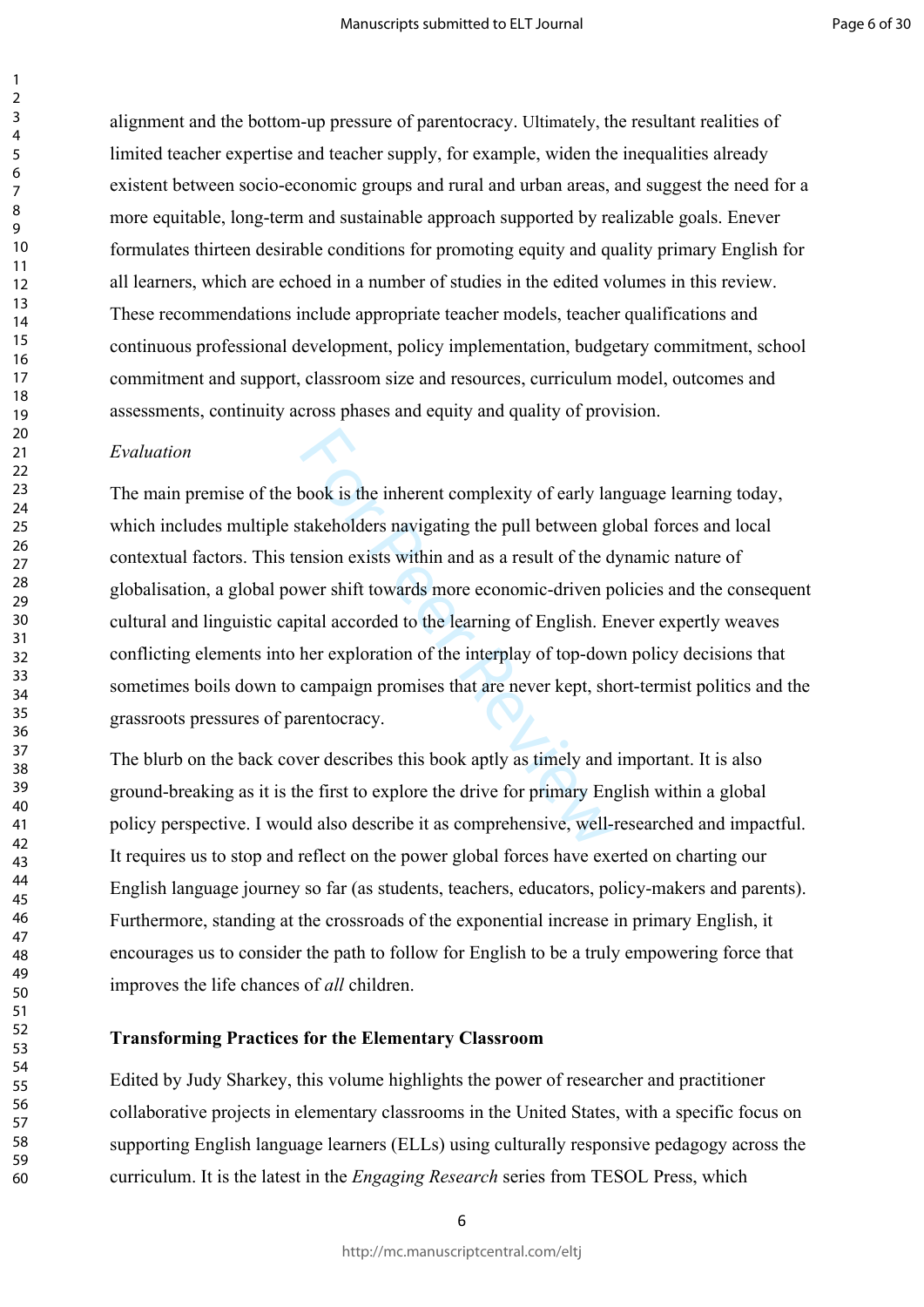encourages dialogue between practitioners and researchers, between research and practice, and between the classroom and the research institution. It systematically brings together an article or chapter chosen from a TESOL publication, followed by a standardized lesson plan which is the result of the paper being discussed. The authors explore these encounters as interactive, collaborative and inclusive practice, thus creating a dialogic relationship, which encourages researchers to ground their work in the day-to-day realities and challenges of the classroom and urges the practitioners to engage with evidence-based knowledge from the classroom. The series editor's preface claims that it 'serves ELT practitioners by providing nuggets of original research from TESOL publications in the form of rich and detailed synopsis' (p. v), which is then transformed into an applicable format in the classroom. This publication succeeds in building that bridge between research and practice effectively, with accessible research-focused articles and manageable research-led classroom-based projects that encourage research and practice to meet half-way.

#### *Summary*

uilding that bridge between research and p<br>ed articles and manageable research-led cl<br>nd practice to meet half-way.<br>to three sections, representing three main a<br>udies, and Science, thus grounding the cha<br>aage standards. Ea The book is structured into three sections, representing three main areas of the curriculum: Language Arts, Social Studies, and Science, thus grounding the chapters in the Common Core State Standards and language standards. Each chapter follows a similar format: it starts with a description of the educational background of the study and a brief synopsis of the original paper which informed the rationale for the intervention; this is followed by the application section, which includes a comprehensive lesson plan and ends with reflections on the study, its applicability and future directions.

The Language Arts section consists of four chapters. Chapter 1, by Erickson, investigates the applicability of critical empathy, based on Empathetic Critical Integrations (ECI) of multiple perspectives in a context where educators were struggling to balance culturally responsive teaching and educational requirements against a backdrop of increased hate speech, antiimmigrant sentiment and racism post the 2016 election. Academic literacy, with a focus on adapting the teaching learning cycle of deconstruction, joint construction and eventual independent construction of a text for Grade 1 children, is the focus of de Oliveira, Jones and Arana's Chapter 2. Elsami and Chowdhury, in Chapter 3, explore the affordances of technology and multimodality to help close the achievement gap between native-speaking and language-minority students' literacy development in Grade 1. This not only gave the students more agency in choosing their topics, but also allowed them to express their identity via their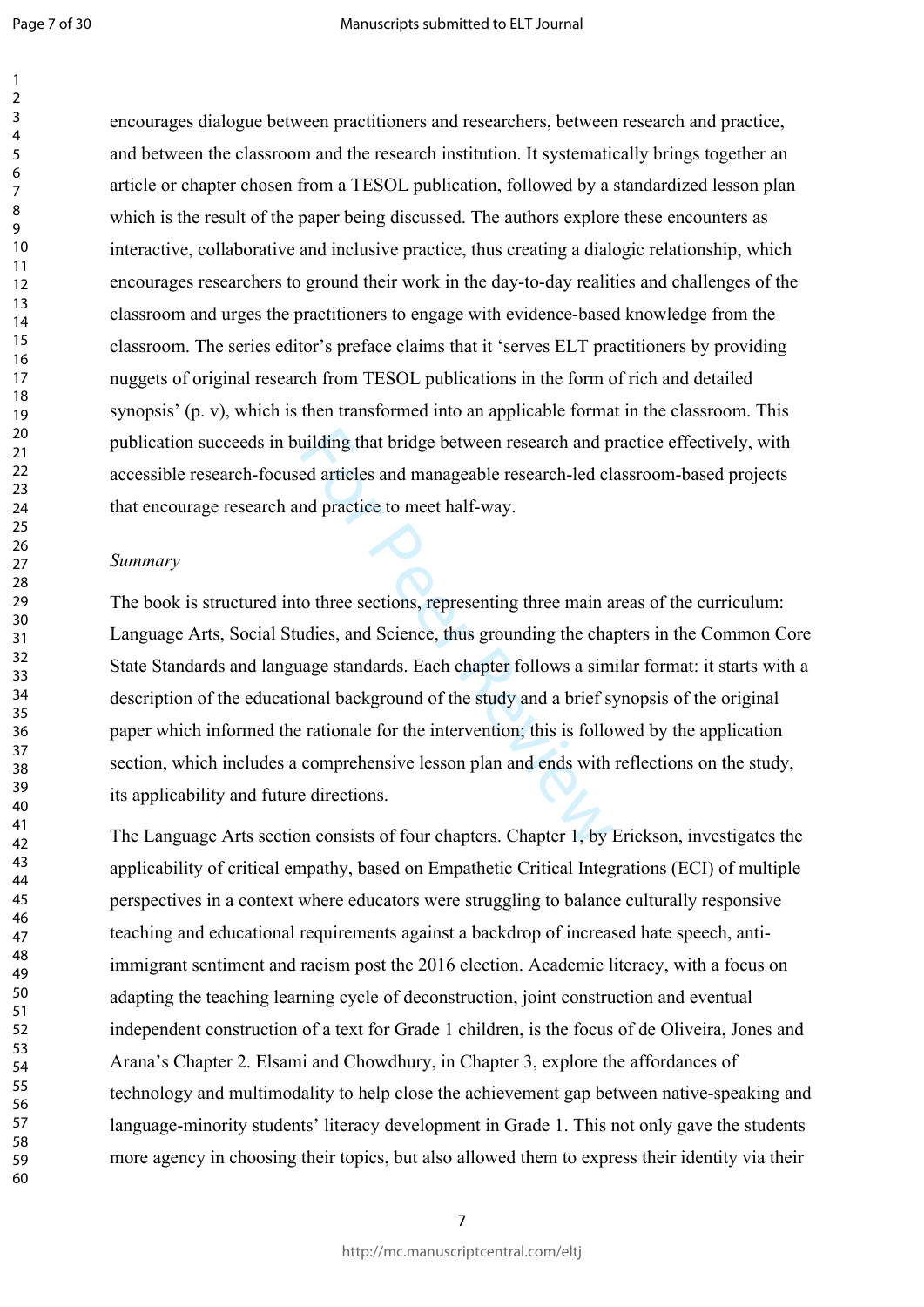multimodal stories. The focus on teaching strategies and modelling of teacher language are also very helpful examples of classroom based adaptation of the original study. In the final chapter in this section, Hansen-Thomas describes a writing lesson using the mini-novella as a structural, culturally-relevant and hence motivating support to encourage upper elementary students to engage with the writing process.

room-based activities of building classroom<br>ngs allow students to experience democrat<br>ble classroom environments. Brisk, Alvara<br>of lessons aimed at developing ELLs' acad<br>n Systemic Functional Linguistics (SFL) an<br>ne adulti In the Social Sciences section, Chapter 5, by Daniel and Riley, is based on an article that articulates a vision of integrating a social justice paradigms in all classroom. The authors present three lessons that aim to empower all students in the class to voice their opinions, participate in classroom dynamics, listen actively and create a trusting respectful learning environment. These classroom-based activities of building classroom rules and setting and conducting weekly meetings allow students to experience democratic processes and social justice by creating equitable classroom environments. Brisk, Alvarado, Timothy and Scialoia describe an extended set of lessons aimed at developing ELLs' academic writing in Chapter 6. This approach is based on Systemic Functional Linguistics (SFL) and results in a scaffolded instructed plan to avoid the adultification of students into teacher roles, i.e. those children who are used to help and support their weaker classmates. The theme of understanding democracies appears here as well and students were asked to investigate and write about the positions of the 2016 presidential candidates, thus revealing real-world applicability and relevance.

The Science section includes four chapters with a strong focus on scaffolding students' access to scientific content while dealing with the linguistic demands of texts at a receptive and productive level. The intervention in Chapter 7, conducted by the authors, a university student (Lawver) and her supervisor (Rilling), took place in a kindergarten. They look at formative participatory assessment practices that allow ELLs to demonstrate proficiency in content knowledge and language abilities. The following chapter, by Verplaetse, Ferraro and Mazzaro is about eliciting high levels of engagement from students by asking questions that focus on personal and thematic relevance, provoking critical enquiry that requires high levels of cognition and stimulates the development of academic language for ELLs. This approach requires extensive use of scaffolding and modified instruction in order to allow the students to engage in discussions. In Chapter 9, scaffolding is once again the main object of the intervention, but this time Peercy, DeStefano, Sethna and Bitter focus on a project to help a student teacher gain a deeper and more practice-based understanding of designed-in and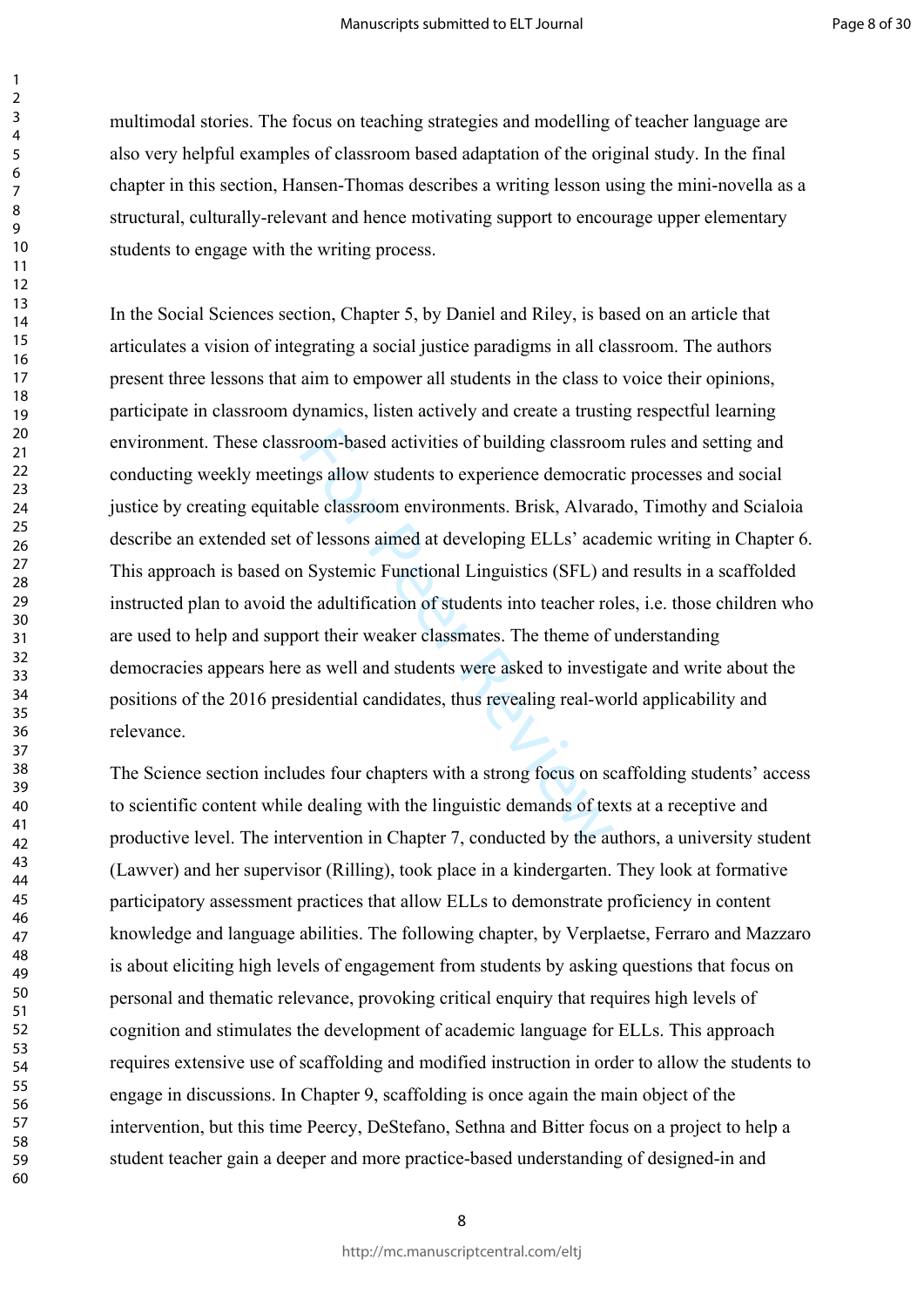contingent scaffolding strategies. Colombo, Finneran and Gormley-Bonanno incorporate SFL to help students access content and concepts in the curriculum and academic language and thus leverage students' metalinguistic knowledge. This approach contributes to improved reading skills, academic language and content area knowledge, but requires intentional, explicit and routinised focus on language and quite a lot of preparation time.

#### *Evaluation*

This book serves as an excellent example of research which is expertly translated into concrete classroom action, replicated across the curriculum in classrooms with different age ranges to the participants in the original paper, hence the relevance of the adjective 'transformative' in the title. The repeated structure of the chapters (overview, synopsis, lesson plan and reflection), the choice of one study on which to base the classroom enquiry and the close alignment with curricular standards provides teachers, students and researchers with a template for how to identify a gap and instigate a research project. Scaffolding stand outs as a key strategy throughout the in order to ensure equity and social justice in terms of ELL's accessing the curriculum.

le. The repeated structure of the chapters (whoice of one study on which to base the cl<br>icular standards provides teachers, student<br>ify a gap and instigate a research project. S<br>he in order to ensure equity and social just One of the strengths of this publication is how it supports and includes teachers in the research process, in translating research into classroom practice and in giving them a voice as authors of the chapters in this book. Another strength is the underlying theoretical basis of culturally responsive teaching that acknowledges the multiple identities of children in mainstream classrooms today and provides a unifying thread through the book. Even though these research projects are based in a very specific language learning context, the United States, the relevance of the gaps identified in each study to many other minority language situations are evident and the solutions are potentially applicable to other parts of the world. In fact, this book demonstrates how research can be translated into practice and how practice can be research-based via a succinct and doable project based on reflective practice. I believe this is the most accessible book in this survey review for busy practitioners as the summary of the original study provides them with a door to the world of research. It also provides a mirror to reflect on their own practice and make appropriate changes to their teaching. The dilemma of integrating ELLs in an equitable fashion into the mainstream classroom places the book at the forefront of education in the 21st century.

#### **Young Learner Education**

60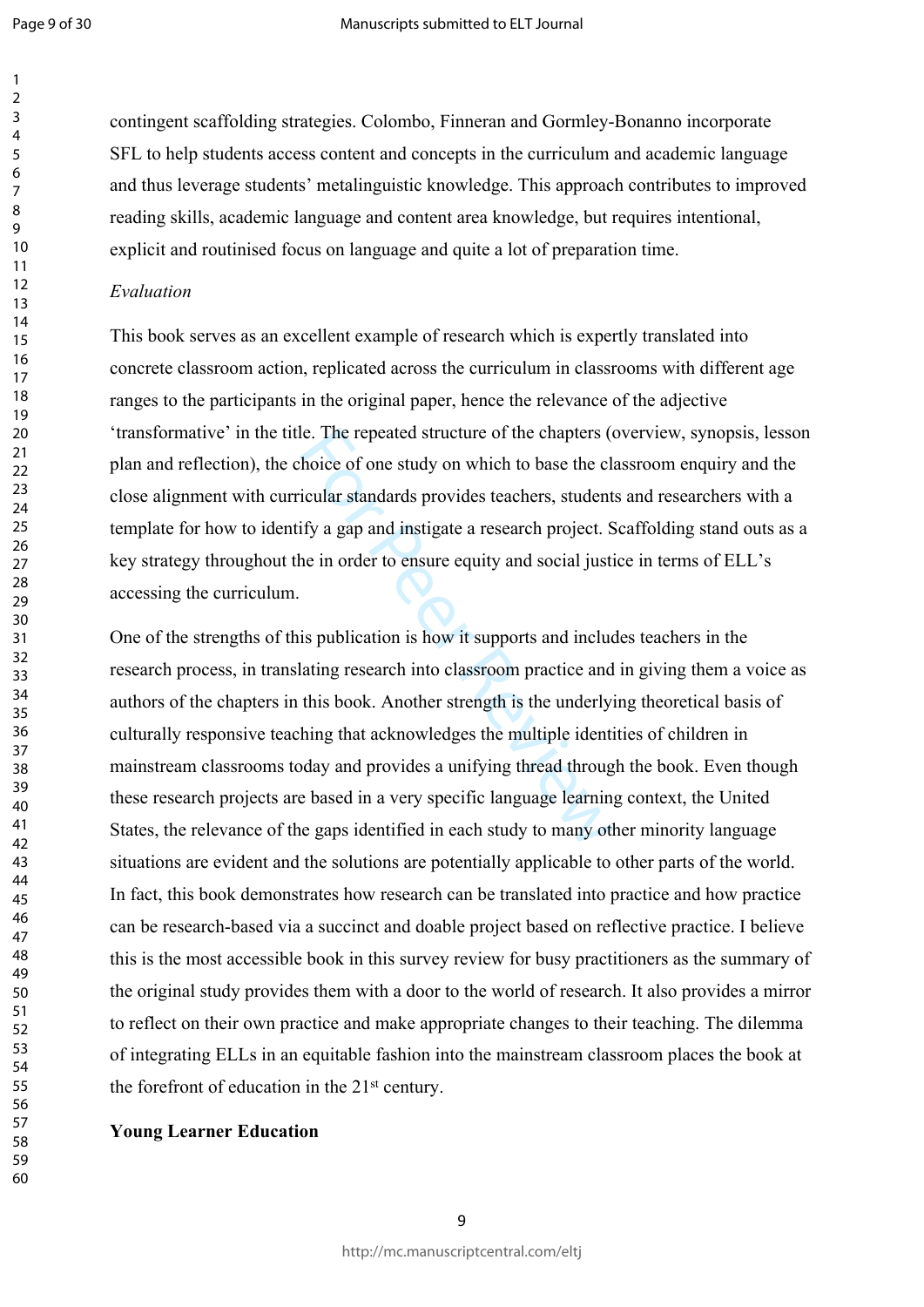This is another TESOL Press publication, from the TESOL Voices series, which aims to bring a multitude of voices (teachers, educators, children, parents and administrators) to the playing field of educating young language learners. The chapters are short, and the projects described in them are dealt with clearly and succinctly, and in accessible language. Some of these projects were initiated and conducted directly in schools and managed by the teachers, professional learning teams and / or the administrators, with the support of university researchers. This places teacher learning and reflection on learning in the very context that teachers inhabit, assess and change.

#### *Summary*

into four parts: Teacher Education, Develations, Develations in the Mainstream, and Engaging the V contexts in Asia, Europe, North and South Reynolds and Chang report on a project in ee college courses and the practicum. T This volume is organised into four parts: Teacher Education, Developing Appropriate Pedagogies, Young Learners in the Mainstream, and Engaging the Wider Community. These chapters cover a range of contexts in Asia, Europe, North and South America and the Middle East. In the first chapter, Reynolds and Chang report on a project in Taiwan that aimed to bridge the gap between the college courses and the practicum. The context was a course that aims to help pre-service teachers with selecting and using picturebooks in the young learner classroom and included a weekly story time session at the university library with young learners and their parents. Even though there was a reference to selecting picturebooks with content that will increase children's world knowledge and deliver an important and relevant message, any activities that highlighted links to cross-curricular or social issues are absent, as the main focus of the sessions was language development and practice.

Both Chapter Two (Poonpon, Satthamnuwong and Sameephet) and Chapter Three (Kirkgöz) focus on supporting teachers to implement effective classroom management techniques to improve learning and engagement in classrooms in rural Thailand and in a state primary school in Turkey, respectively. The focus of the intervention in Thailand was helping teachers implement more effective communicative language teaching approaches through student engagement and reflection. In Turkey the collaborative action research project, consisting of four cycles, involved the teacher in exploring different techniques for improving her classroom management skills. This cyclical approach helped the teacher refine her techniques with the support of her mentor, the university researcher.

The authors in Chapter Four, Bezerra and Di Lello, describe a project in which teachers implemented a soft version of project-based learning (PBL) into their EFL young learner classes (age 7-10) in Brazil. This project also integrated a multiliteracies element as it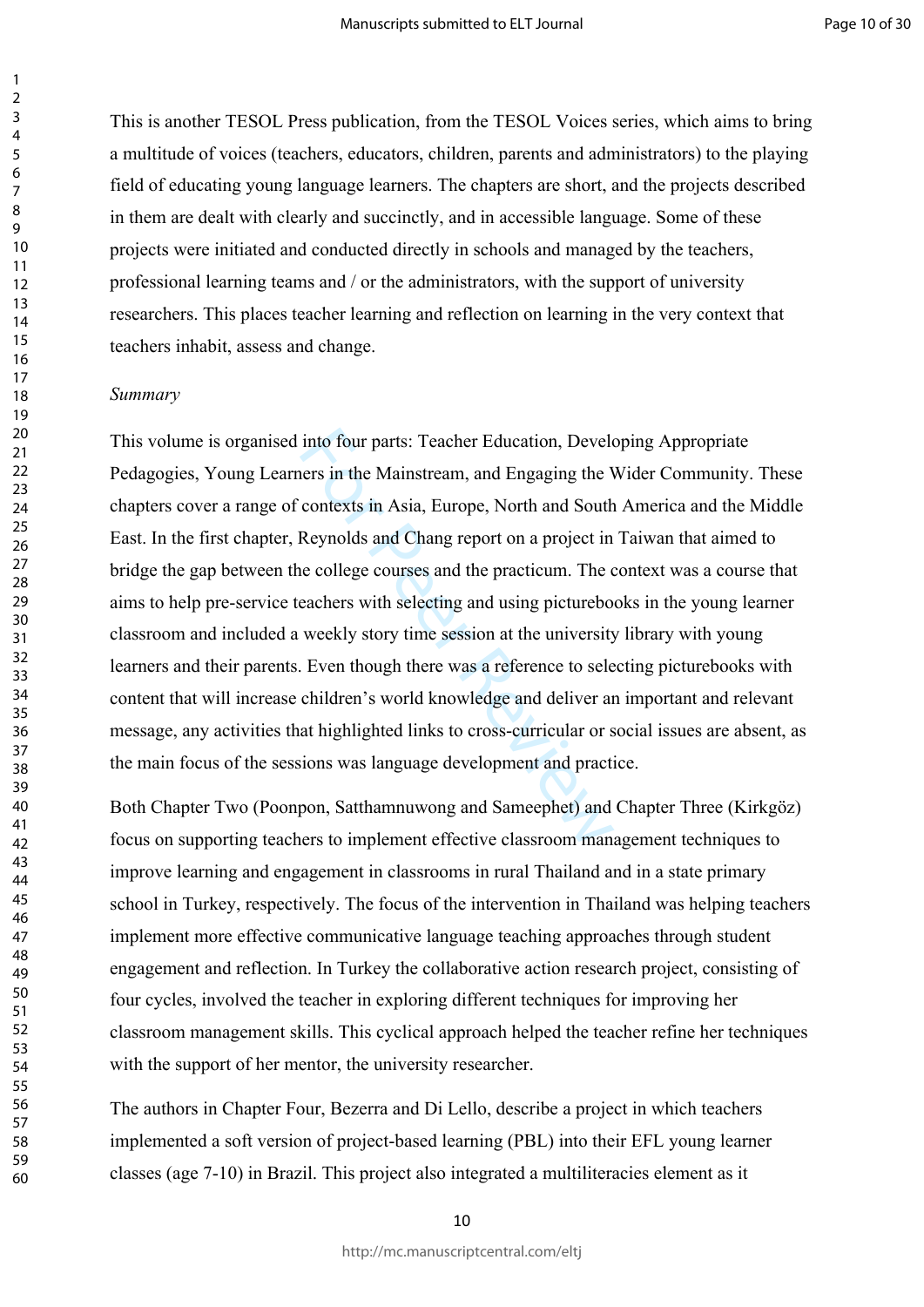123456789

 $\mathbf{1}$  $\overline{2}$  $\overline{3}$  $\overline{4}$ 5 6  $\overline{7}$ 8 9

culminated in the students publishing their work in the *Junior Magazine* online. The last chapter in this section, by Loh and Lai, describes a project in which a group of teachers in a primary school in Singapore investigated the effect that different reading strategies had on children's learning. The structure of this chapter is interesting as the voice of the researcher is interspersed with the voice of the teacher in alternating paragraphs, with a strong focus on reflection.

and the Burn and gave the ends<br>and the English language classroom. The<br>bter, where Allen-Tamai describes a projec<br>tory-based curriculum (based on well-know<br>to enable young learners in an impoveris<br>meaningful linguistic int The next section focuses on age-appropriate pedagogies for young learners. Chapter Six by Yanase explores a story-based approach to developing autonomy and language in a private language school in Tokyo. The invitation for students, aged 8-10, to contribute to syllabus design challenged the traditional top-down approach and gave the children voices and choices in negotiating their learning in the English language classroom. The story-based approach continues in the next chapter, where Allen-Tamai describes a project with two-hundred 5th and 6th graders, where a story-based curriculum (based on well-known fairy tales and folk tales) was created in order to enable young learners in an impoverished language learning environment to engage in meaningful linguistic interactions. In Chapter 8, Mourão describes how children in pre-primary engage with story material in the English language area (ELA) in the classroom, which is used by the teacher in a story-based circle time session. Through the presentation of circle time and ELA voices via carefully chosen vignettes, Mourão presents evidence of the benefits of a cyclical process in integrating English into the child's learning environment. Chapter 9 (Emery and Al-Marzouki) explores the benefits and issues of introducing task-based learning in a primary class in Oman. In the last chapter in the section, Inostroza, a teacher in Chile, 'puts on her researcher hat' (p. 85) to explore the use of games in two Chilean classrooms. This chapter highlights the advantages of games in the young learner class for motivational, affective reasons and how they encourage language practice despite curriculum and time constraints.

The chapters in Section Three are based in the US context and report on projects with ELLs. Yee and Li grapple with the question of equitable testing for Chinese ELLs in Chapter 11, given that national assessment standards do not take into account the situation and profile of ELLs and do not consider how long it takes to pick up the academic language of the classroom. This focus on testing has a negative washback on teaching, distorts sound pedagogical principles, affects students' self-esteem and puts ELLs at a disadvantage as it impedes their ability to progress. In Chapter 12, de Oliveira and Ma focus on one teacher using planned and interactional scaffolding techniques with her Latino/a ELLs to support and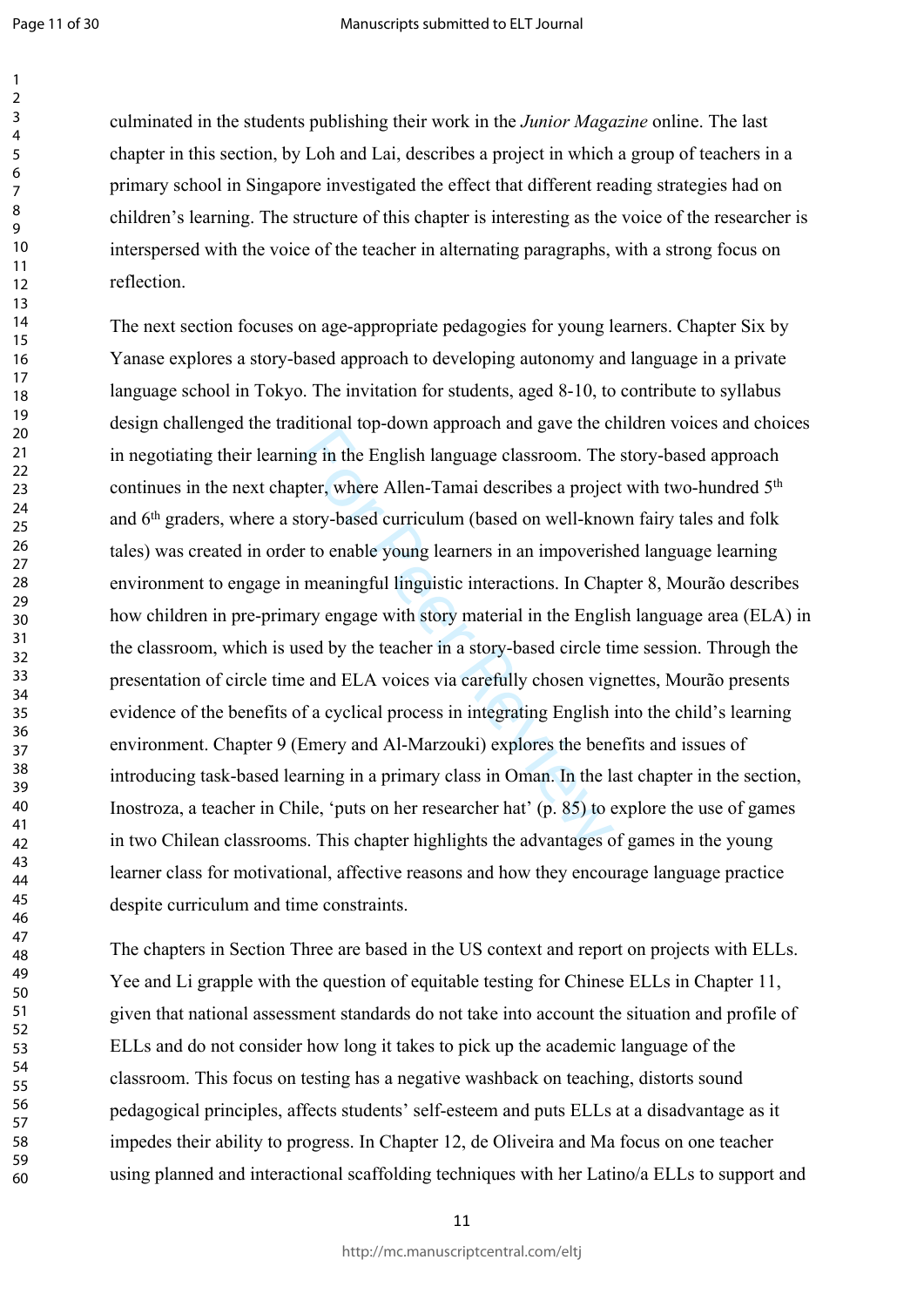develop their knowledge of language. The extracts of the teacher demonstrating the scaffolding techniques are useful examples of classroom discourse that could be used to demonstrate translanguaging, recasting and the use of semiotic and multimodal resources. Santavicca and Terrell, in Chapter 13, describe pre-service teachers' reflections on using the ELL Shadowing Protocol, which aims to track and explore culturally and linguistically diverse students' learning trajectories. The protocol involves the pre-service teachers observing the students' interactions in the classroom and making notes on clearly identified criteria. This chapter shows how teachers become aware of, and develop greater sensitivity to, the lived experiences of ELLs as they navigate the language-content divide.

of the publications in this survey, so it is of the publications in this survey, so it is of Ball) describes a community based English sh relevant to children's daily lives in a love be study was transforming the curriculu The last section is interesting because of its focus on the wider community. This is an area that is missing from most of the publications in this survey, so it is one of the strong features of the book. Chapter 14 (Ball) describes a community based English-language programme that aimed to make English relevant to children's daily lives in a low-income community in Brazil. The main aim of the study was transforming the curriculum to be driven by real-world social issues that affect the children in their communities and foster critical thinking and intercultural awareness, with language playing a facilitative role. As a result more student engagement was observed, children used learning strategies that made them more accountable for their learning, and developed more emotional intelligence. In Chapter 15, G. Ellis explores the role of parents in motivating children to learn English in France in an after-school programme. Fostering effective home-school educational partnerships increases mutual respect and opens up avenues for communication that values the different traditions, cultural values and perspectives of teachers and parents. G. Ellis recommends helping parents formulate realistic expectations, dispelling myths and misconceptions about language teaching, and helping parents ask effective questions to support their children's learning at home. Encouraging children to reflect on their learning also develops children's metacognitive ability and the language to talk to their parents about their learning.

In the closing chapter, Copland and Garton sum up the variety of contexts and learning situations that characterise current issues in TEYL. The spotlight is shone on the different ways research can empower all stakeholders involved. The editors highlight the different voices present in this publication that come from or are formed in the space of the classroom. This perspective provides insights from the classroom that inform an agenda for future research that must include children's and practitioners' voices in democratising and levelling the practice-research divide. They also call for a more interdisciplinary approach where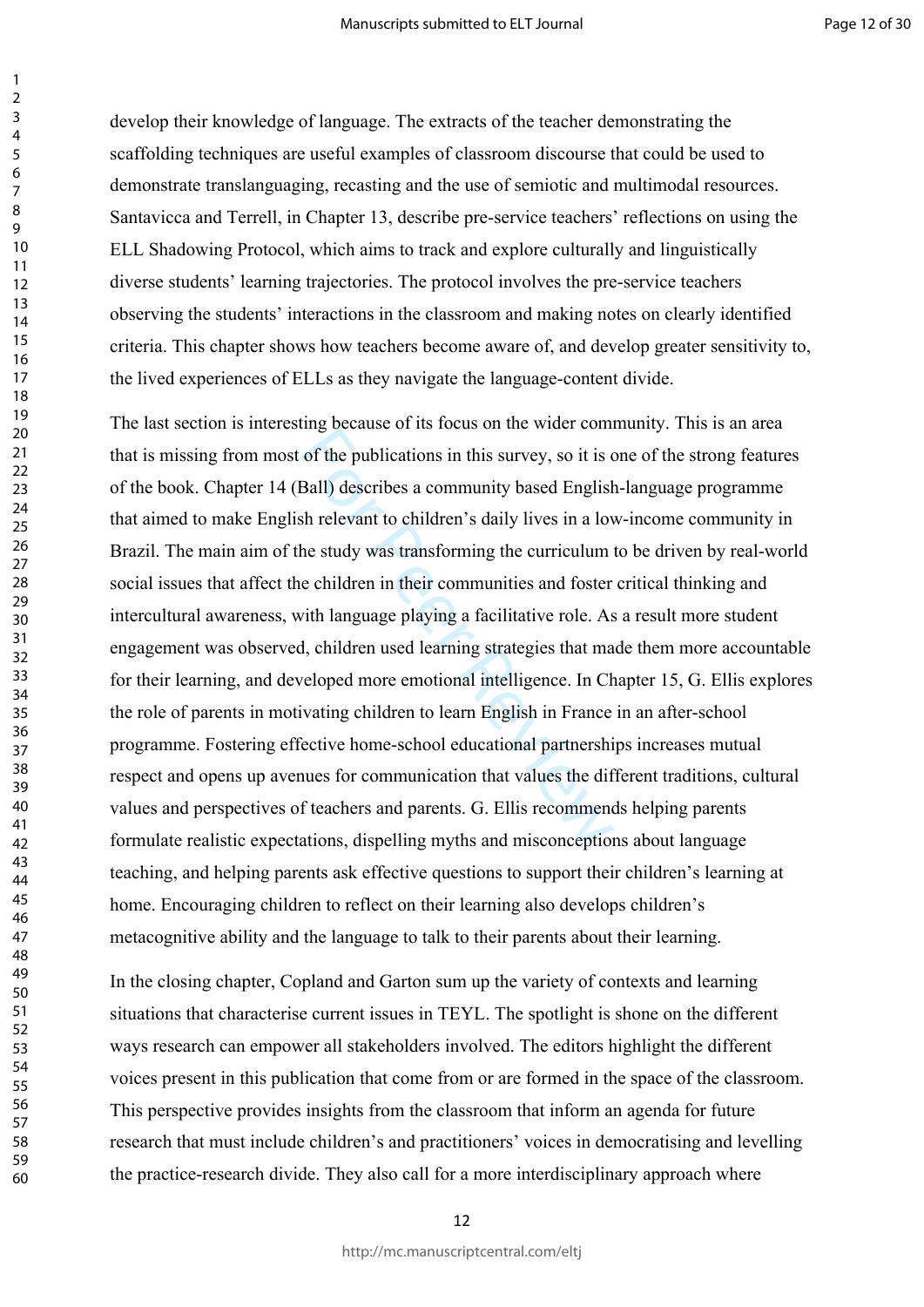bilingual and EFL approaches are placed on a continuum and not pitted against each other in separate camps.

## *Evaluation*

ic aims of the language classroom and des<br>
1 in the different learning situations, I feel is<br>
2 focus. This is not a new focus, yet as Eng<br>
2 focus. This is not a new focus, yet as Eng<br>
2 focus. This is not a new focus, ye This publication offers interesting insights into how classroom interventions can make a difference, with the inclusion of multiple voices (students, teachers, parents, the community). Despite the short chapters, the small-scale studies were grounded in theoretical perspectives, and the foregrounding of voices 'from the classroom floor' (p. v) emphasises the day-to-day complexities of teaching young learners. The editors claim that the chapters in the book bring new insights to old themes and address relatively new areas. Without undermining the importance of the linguistic aims of the language classroom and despite some of the interesting resources used in the different learning situations, I feel this volume possible has an overly strong language focus. This is not a new focus, yet as English becomes a basic skill in primary schools, we need to go beyond language and vocabulary and integrate more holistic interdisciplinary approaches, that encourage critical reflection and deep learning. This does not however, detract from the strength of the book in integrating diverse voices from the classroom and beyond.

# **Early Instructed Second Language Acquisition**

The next two books in this review are part of the series *English Language Learning in School Contexts* from Multilingual Matters **.** This series is quite recent, and fills a gap in the literature as it brings to the table a specific focus on early language learning in contexts across the globe. The two books highlight the spread of early language learning policies and underscore the implications for all stakeholders concerned with these profound educational changes. However, while underlining the need for further research into this phenomenon, the two books take different routes to assessing the many contexts of early language learning: *Early Language Learning and Teacher Education* specifically highlights the implications for practitioners, whereas *Early Instructed Second Language Acquisition* focusses on the impact on young learners, their learning contexts and those directly related to them, the teachers and their parents.

*Early Instructed Second Language Acquisition,* edited by Rokita-Jaśkow and M. Ellis, is based on the recommendations for further research in early FL learning (FLL) made in the Edelenbos, Johnstone and Kubanek (2006) report and by Nikolov and Mihaljevic-Djigunovic (2006). These documents call for a number of actions related to early FLL: holistic and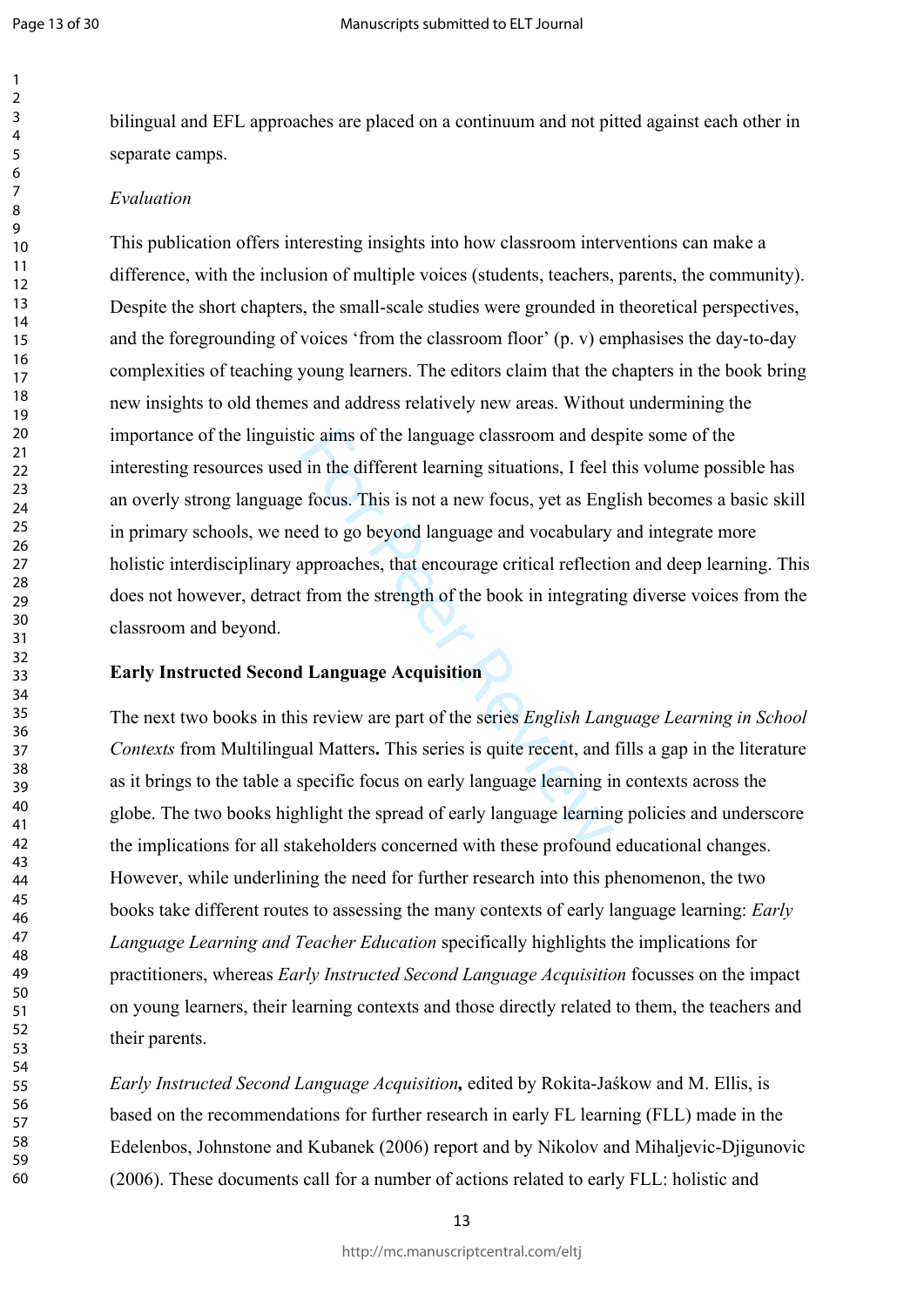longitudinal investigation into what leads to successful early FLL, description of good practice based on observation data, more research on individual factors and how these interplay with learning outcomes, and the role of the L1 in L2 development.

#### Summary

The publication consists of three parts with a short introductory chapter to each part by Melanie Ellis. The first part explores policy and practice in compulsory early language learning in two low-input countries, Poland (Rokita-Jaśkow and Pamuła-Behrens) and Portugal (Mourão). The two chapters present two aspects that impact significantly on lowexposure instructed contexts, that is, the changing face of politics that highlights the vulnerability of early language learning in Poland, and the integration of ECEC practices, such as child-initiated play within especially set-up English language areas, to enhance language learning and foster engagement *through* English.

guage learning in Poland, and the integratic<br>y within especially set-up English languag<br>ter engagement *through* English.<br>ping early L2 oracy and literacy and is diviction on oracy, 'Form and Functions of L2<br>iild FL langua Part Two looks at developing early L2 oracy and literacy and is divided into these two overarching areas. The section on oracy, 'Form and Functions of L2 Classroom Input', presents two studies of child FL language production in Spain and one study that analyses the impact of teacher language use on the language production of 6<sup>th</sup> grade students in Poland. These studies use longitudinal classroom based approaches to understanding early FLL, which was mentioned above. Chapter 3 (Fleta) describes a longitudinal study conducted in an early years bilingual setting in Madrid. It looks at the different stages in the acquisition of English grammatical forms in a high input context, which favours oral communicative interaction through listening and speaking. In Chapter 4, Lázaro-Ibarrola and Azplicueta-Martinez use a case study approach to analyse the child-child and child-adult interaction of 8 to 9 year-olds and how they negotiate for meaning in the two situations. One of the recommendations of this study is to increase the number of case studies in FL settings in order to better understand the multitude of settings in which FLL occurs. Chapter 5 (Szulc-Kurpaska) concludes that excessive teacher language use, focussed on language items only with no attention to personalisation, encouraged overly controlled production of language on the part of the children without creativity or spontaneity.

The second part of this section, 'Pathways to developing Early Literacy', investigates reading performance from a product and process perspective, a specific focus on teaching critical reading strategies, and the affordances of story apps to encourage extensive reading. In Chapter 6, Šamo uses a mixed methods approach to explore the 'reading (awareness)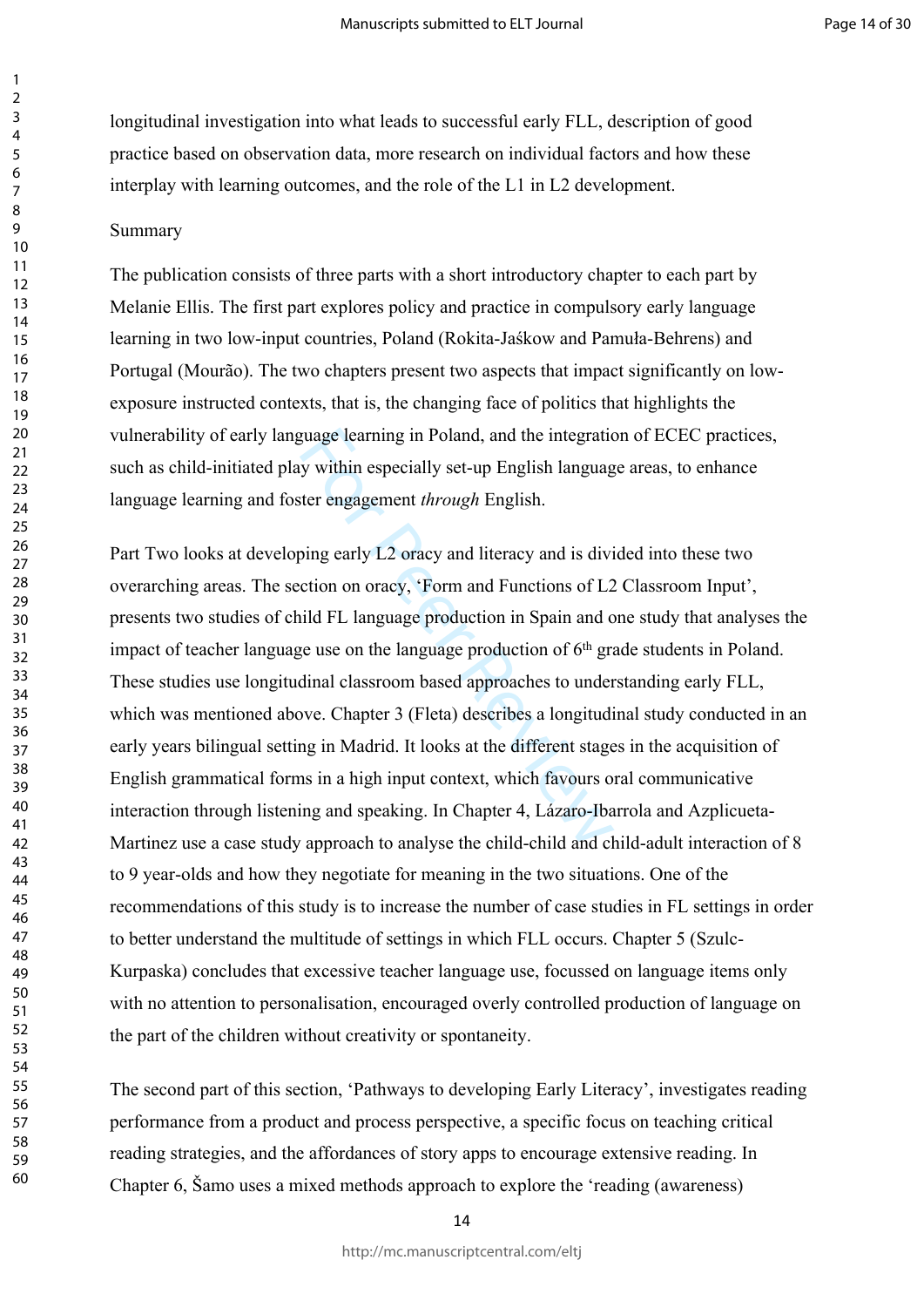performance' (p 138) of two 10/11-year-old young twins in Croatia. The interesting aspect of this study is that the post-reading open-ended questionnaire introduces the child's voice into the research process. The focus in Chapter 7 (Ruiz de Zarobe and Zenotz) is on critical reading strategies in four Year 5 and Year 6 classes learning English in a CLIL programme, touching on an area of utmost importance in the world today, i.e. developing critical readers and critical thinkers. This intervention study clearly shows that explicit reading strategies instruction has a positive effect on enhancing critical reading competence in the English language classroom. Kolb and Brunsmeier in Chapter 8 also bring a much needed focus on how best to develop extensive reading with FL learners, in this case, with the underresearched resource of story apps. The findings are interesting as they indicate that the story apps on their own are not effective unless they are quality story apps with interactive multimodal features that closely reflect the story, and are flanked by pre-and post-reading activities that elicit the use of reading strategies that support understanding.

effective unless they are quality story app<br>closely reflect the story, and are flanked by<br>e of reading strategies that support underst<br>are of reading strategies that support underst<br>are are are are are are positions of the Part Three consists of four chapters, all based in Poland and concerned with attitudes to language learning and language learners and how this affects key relationships in the various learning contexts. This includes the parents' perceptions of the language learning process in Chapter 9, where Loranc-Paszylk examines reasons why parents enrol their children in bilingual primary schools, which include parents' preference for native-speaker teachers, maximum exposure to English, and linguistically homogenous groups, which inevitably undermines the initial egalitarian principles of CLIL. The chapter confirms the many findings of the relationship between socioeconomic status of parents and successful L2 acquisition, highlighting parents' beliefs that their children are provided with better educational opportunities by going to bilingual primary schools. Chapter 10 looks at the benefits of parental involvement in pre-primary children's learning of an FL and how that impacts on student motivation and parent-teacher and parent-child relationships. Rokita-Jaśkow recommends parent training via teacher-parent conferences, in order to help parents maximise their children's exposure to the L2 at home in a playful and motivating interaction. The author also advises parents to observe their children's lessons in order to be able to recreate familiar activities at home. Chapter 11, by Król-Gierat, is remarkably the only chapter reviewed here dedicated to SEN. It looks at teachers' perceptions of SEN learners vs the children's selfconcept and how that affects the relationship. In Chapter 12 Guz and Tetiurka look at a novice teacher's struggle to establish a relationship with an early year FL class. This study is based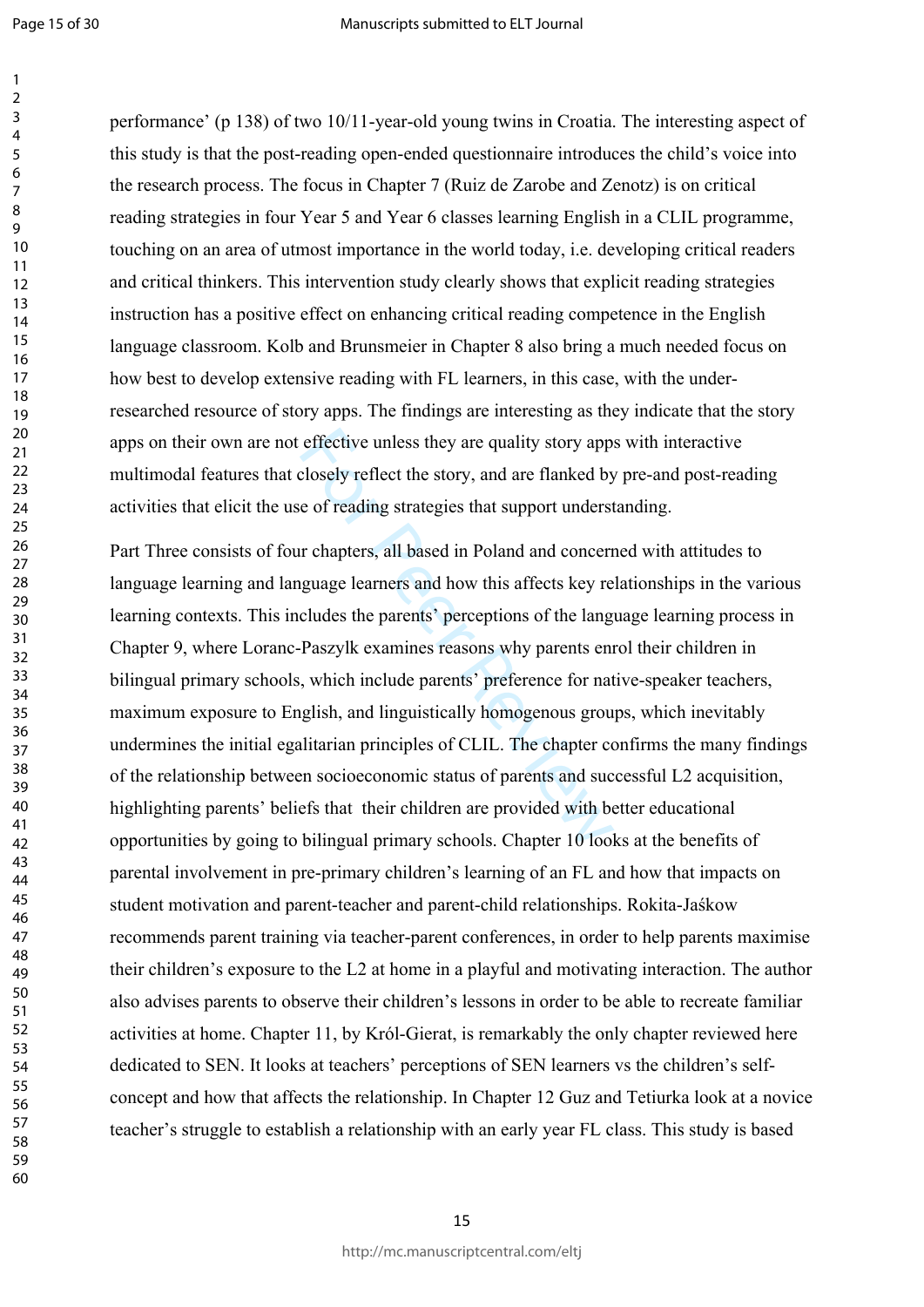on power relationships in the classroom and how power is negotiated between the teacher and the children via verbal and non-verbal communication.

## Evaluation

arentocracy. The editors further summarise<br>
res: age-appropriate pedagogy and continu<br>
early contexts are often followed by forma<br>
motivation for further learning. Interestingl<br>
pre about YLs themselves and to find ways<br>
e Despite the narrow focus of the contexts covered in this publication, mostly Spain and Poland, the authors try to bring in a variety of voices, especially those from the classroom. The teachers' voices are well represented, yet even though the focus is the child in the classroom, the voice of the child could have been made more prominent. In the afterword, M. Ellis and Rokita-Jaśkow stress the impact that parental pressure, despite parents' limited knowledge of how children learn, has on their children's learning, which reflects Enever's analysis of the bottom-up pressures of parentocracy. The editors further summarise the need for effective education of young learners: age-appropriate pedagogy and continuity between stages, pointing out that playful early contexts are often followed by formal language instruction, with negative effects on motivation for further learning. Interestingly enough, they conclude that 'we need to know more about YLs themselves and to find ways to give them a voice about what happens in their language education' (p.247), which I wholeheartedly support.

# **Early Language Learning and Teacher Education**

## *Summary*

This volume, edited by Zein and Garton is divided into four parts, preceded by two introductory chapters by Zein and by Butler, respectively, and ending with a concluding chapter by Garton. I am particularly impressed by the introductory chapters as they make a convincing case for the research-practice tandem and set the scene for the chapters that follow. These robust introductory chapters highlight the impact of early language learning policies on teacher education, which have resulted in a shortage of adequately trained teachers with appropriate proficiency levels across the globe.

 Part One consists of four chapters that draw attention to the complexity of teacher learning in building a thorough understanding of the young learners in their classes. In Chapter 3, Le shows that teacher learning is complex and dynamic. He emphasises the importance of teachers developing an in-depth knowledge of children's psychology and how they learn English as being more critical than 'the codified knowledge about language teaching' (p. 54). In Chapter 4, Zein highlights the importance of teacher classroom discourse in scaffolding instruction. He analyses how imagining themselves as children leads teachers to using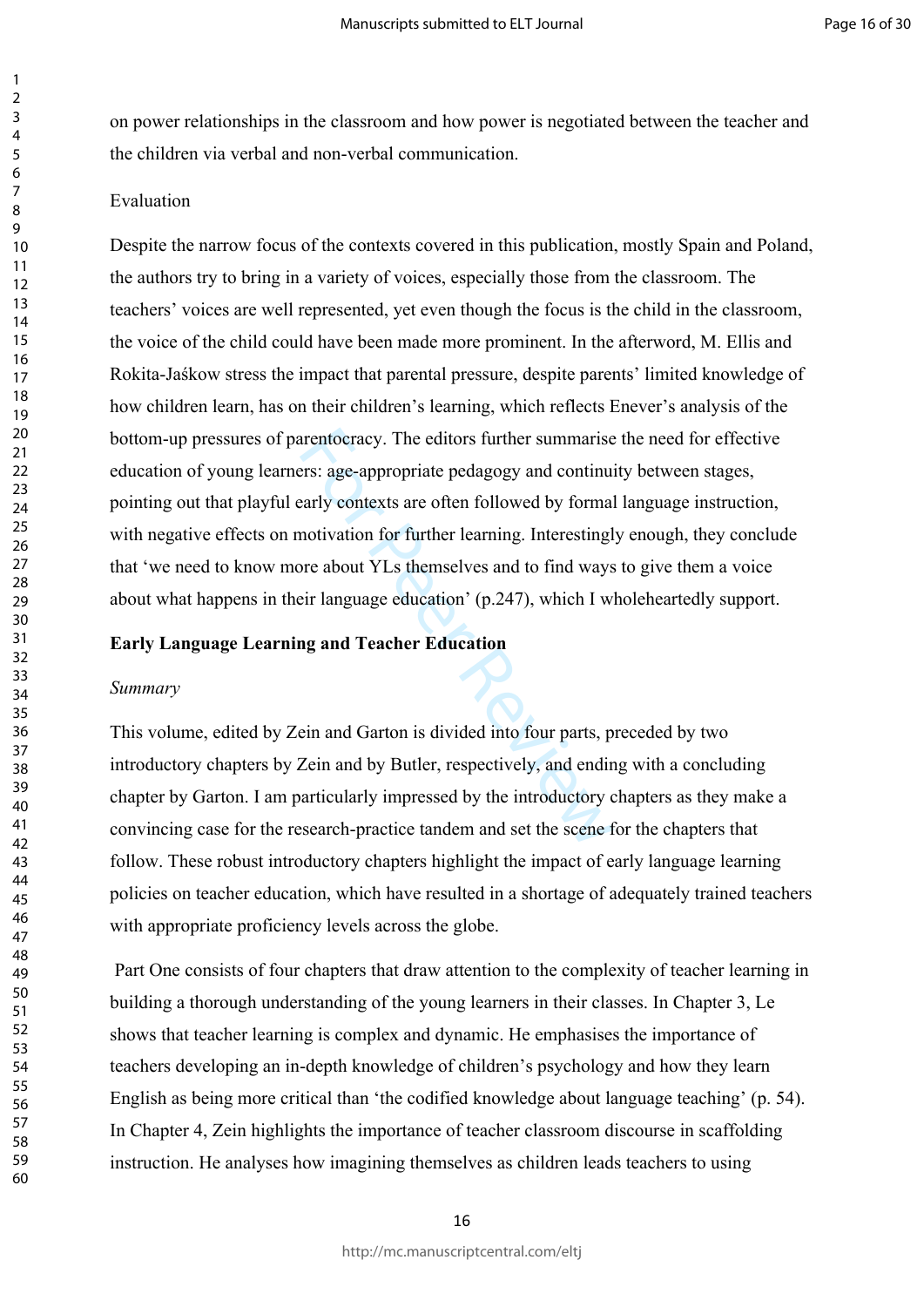nted, lived complexity of the classroom. Check<br>stigates undergraduate and post-graduate s<br>rceptions of helping children access the or<br>approach. Macrory highlights the lack of c<br>sproach. Macrory highlights the lack of c<br>y b effective speech modification features, that together with body language and visual and textual support provide age-appropriate multimodal scaffolding as comprehensible input. In many teacher education research studies the teacher educator is the elephant in the room, yet the methodology employed in this chapter acknowledges the teacher educator as being part of the teaching learning process and the post-observation discussions provide an opportunity for teacher-educators to reflect on their own scaffolding practices with pre-service teachers. In Chapter 5, Zhang examines how Learning Study can empower teachers to become more learner-centered and proactive in their own professional development. In keeping with the overall focus of the book in turning research into practice this study demonstrates how collaborative experimenting, observation and reflection supports pre-service teachers' understanding of the situated, lived complexity of the classroom. Chapter 6 is based in the UK, where Macrory investigates undergraduate and post-graduate student teachers' schoolbased experiences and perceptions of helping children access the orthography of the new language via the phonics approach. Macrory highlights the lack of opportunity for student teachers to observe literacy based lessons in their school placements, which highlights another issue related to the role of university teacher education programmes in terms of student teachers' practice experiences.

Part Two consists of three chapters describing studies that highlight innovative approaches to mentoring and supervision. In Chapter 7 Chou uses the reflective clinical supervision model, consisting of four clear stages (planning, observation, feedback and professional development), to support primary EFL pre-service teachers in Taiwan to effectively develop pedagogical knowledge through supervised field work. This collaborative teaching practice experience gave the student teachers an opportunity to connect the theorical basis of their university courses to a step-by-step practice programme, by making them reflect on and reexamine their role in the complex foreign language classroom. In Chapter 8, Kirkgöz explores a collaborative action research project with Grade 2 teachers in Turkey. This professional development project included a university-school partnership where the researcher used mentoring to support teachers in the first years following curriculum innovation and to enhance their professional development in teaching young learners. This study also highlights the importance of the mentee-mentor relationship and the characteristics the mentor needs to develop in order to effectively help teachers develop new knowledge and improve their selfefficacy. Boivin, in Chapter 9, poses the question of how best to conceptualise professional development for teachers who are required to implement new educational policies, reflecting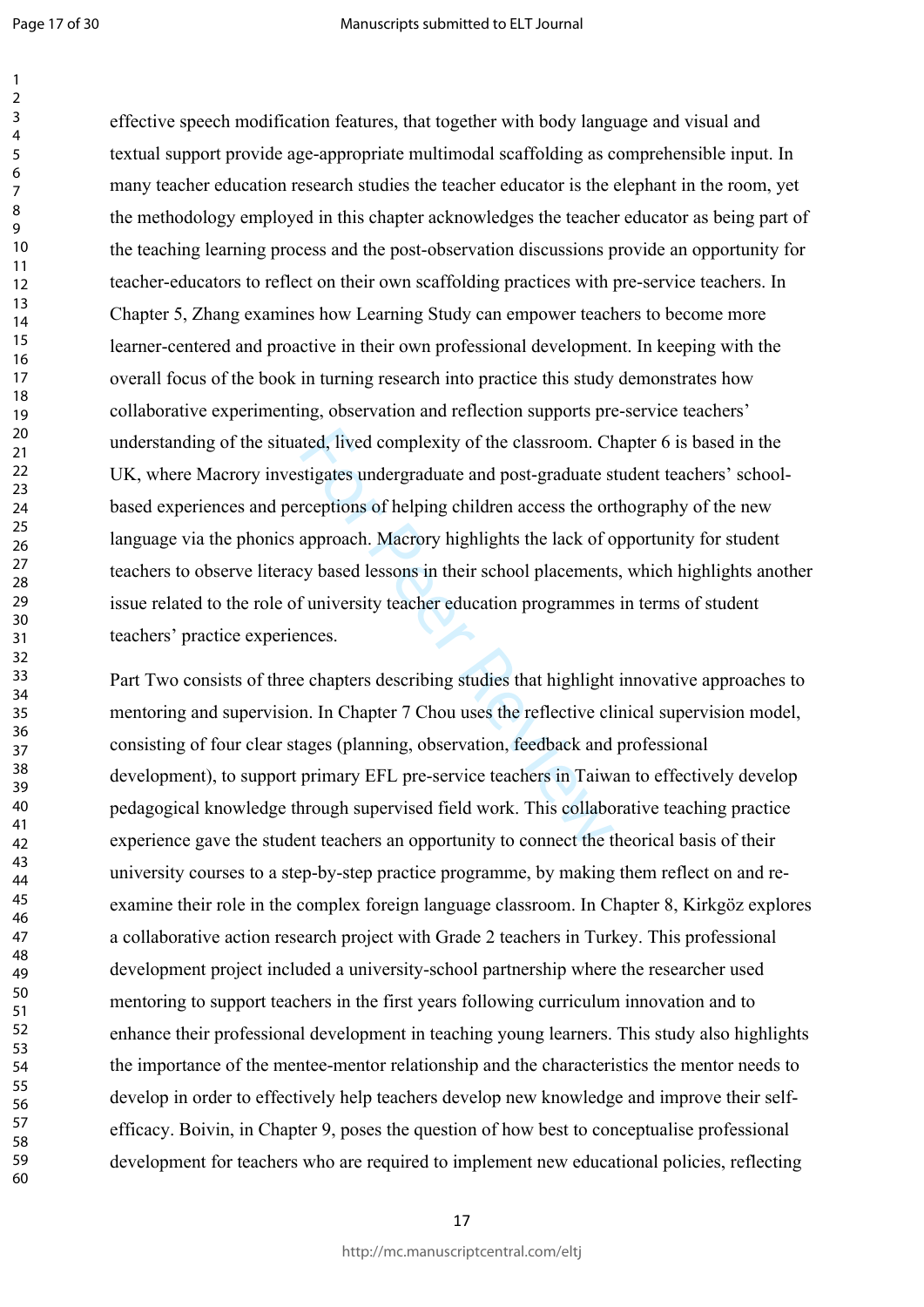st century skills. This collaborative project between in-service English teachers and MA students in Kazakhstan allowed for co-construction of knowledge in embedding a multiliteracies approach in early language learning. This chapter emphasises that shifts in curriculum development must be accompanied by professional development initiatives that encourage the same shift in teachers' attitudes and increase their theoretical knowledge. Most importantly, teachers experience learning that is applied knowledge in the classroom context. These transformative processes are especially important in the multilingual and multimodal contexts our learners function in today.

Example 10 is unique in this survey<br>for 11). Chapter 10 is unique in this survey<br>with languages other than English, that is<br>ery much dominates international research<br>Carbonara, underlines the common issues t<br>Carbonara look Part Three consists of two chapters with an overall stress on development and evaluation of programmes in two languages via the implementation of bilingual (Chapter 10) and crosscurricular projects (Chapter 11). Chapter 10 is unique in this survey review as it is the only one that describes a study with languages other than English, that is, Italian and Turkish. This is refreshing as English very much dominates international research on foreign language teaching, yet the author, Carbonara, underlines the common issues that teachers experience in any language classroom. Carbonara looks at developing the competences of teachers of Italian as a foreign language in a private pre-school in Turkey in view of implementing a bilingual education model to promote higher linguistic competence from an earlier age. The long-term aim was to promote advanced language skills to prepare the children for secondary school, where they get eight hours of Italian as a second language via a CLIL teaching approach and are exposed to more cognitively demanding academic language. The three-year longitudinal study identified the competences teachers working in a bilingual context need and implications for teacher training. The paper includes a comprehensive table of prerequisites for working in a bilingual pre-school, which are aligned to The Target Competencies in the European Framework for CLIL Teacher Education developed by Marsh, Mehisto, Wolff and Frigols Martín (2010).

In Chapter 11, Matsuzaki Carreira and Shigyo describe a study that combined cross-curricular learning and PBL in order to enhance EFL teaching in Japanese elementary schools. The study elicited teachers' feelings about developing a cross-curricular project and their subsequent micro teaching thereof. Teachers were generally positive about the crosscurricular approach (which a generalist teacher could easily integrate into their teaching), and saw it as one that increases their motivation and engagement in the learning process. Implications for teacher education include the usability and usefulness of PBL for the young learner and the pre-service teachers.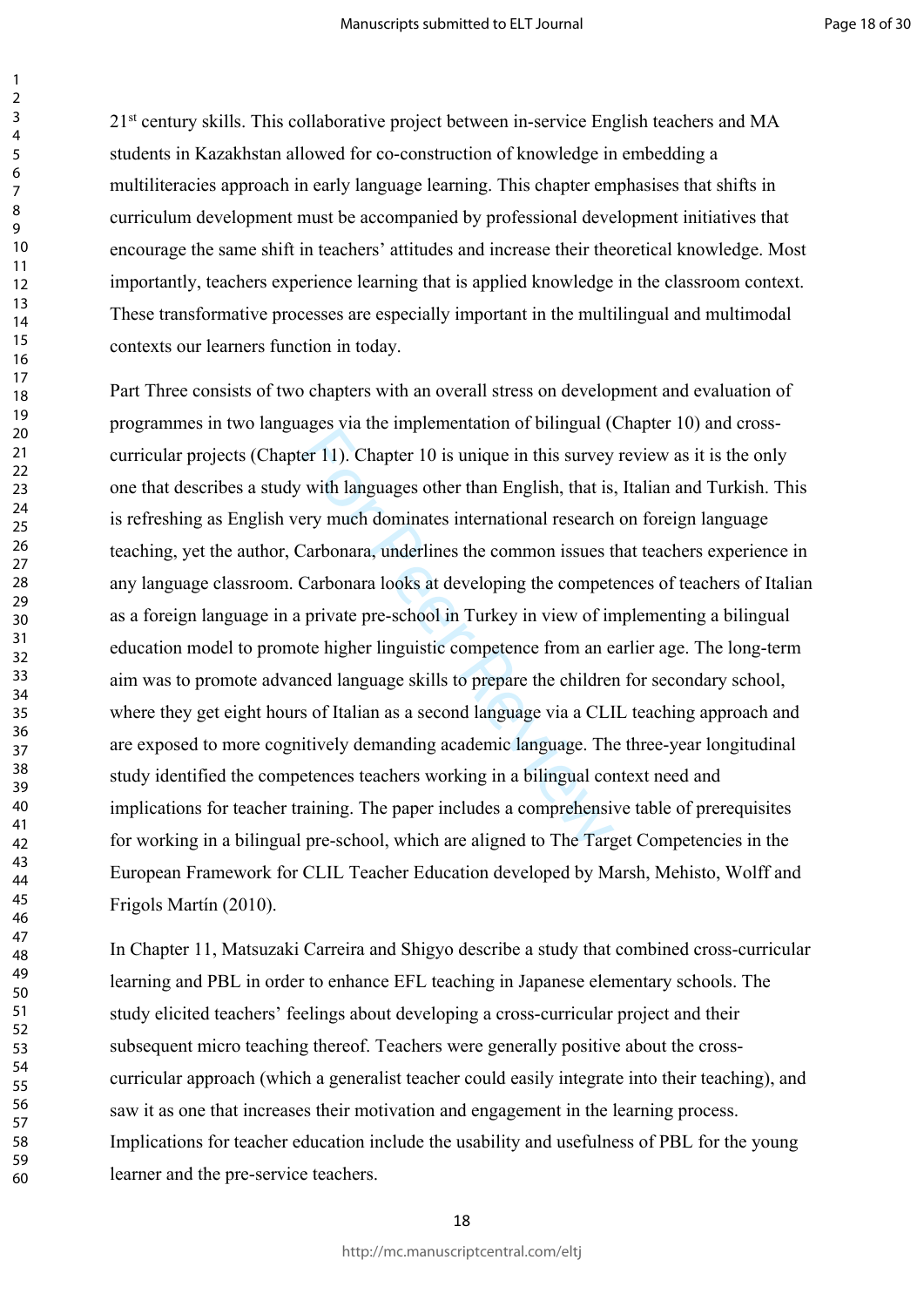60

The last part consists of two chapters, which emphasise the perceptions, knowledge and assessment in bilingual early language learning contexts in Australia and the US. In Chapter 12, Jenkins, Duursma and Neilsen-Hewett explore the perceptions and knowledge of bilingualism and bilingual pre-primary children among educators in Australia. This comparative study revealed the need for professional development that better prepares teachers for working with bilingual children, increases their knowledge of the different stages of child language development and provides them with the tools and knowledge to deal with the challenges of teaching cultural and linguistic diverse children. Griffin, Bailey and Mistry, in Chapter 13, explore how teachers in dual-language contexts use bilingual assessment data to inform their classroom practice. This study highlights the importance of bilingual assessment of students in demonstrating their performance and the benefits of professional learning communities (PLCs), a model of professional development that requires teachers to reflect together on a daily basis on teaching practice to improve student outcomes.

demonstrating their performance and the l<br>
LCs), a model of professional development<br>
basis on teaching practice to improve student<br>
rises the emerging themes in the publication<br>
arton's optimistic view of the field and th The final chapter summarises the emerging themes in the publication related to teacher education. I agree with Garton's optimistic view of the field and that this publication offers a ray of hope as the authors present the reader with 'possibilities and affordances, rather than obstacles' and 'bring fresh perspectives to some of the long-standing issues' (p. 267). In looking forward Garton identifies four key areas for reflection: space for more languages in the curriculum; linking bilingualism and foreign language teaching; equality of access to training and professional development; and methodological issues, e.g a need for more largescale quantitative research to complement the undoubtedly valuable small-scale qualitative studies.

#### *Evaluation*

The book is coherent, contains sound pedagogical and theoretical reflections on a number of issues in primary English and starts to break down barriers between disciplines, such as foreign language teaching and bilingualism. This is an important step forward considering the number of multilingual children in classrooms around the world whose multilingual voices are usually silenced.

One of the strengths of the publication is its focus on research-based teacher education and the implications for practitioners. The different chapters provide examples of reflective, enquiring, questioning and critical approaches to developing language teachers' identity. This goes beyond the mere replication of teaching strategies and techniques, moving the agenda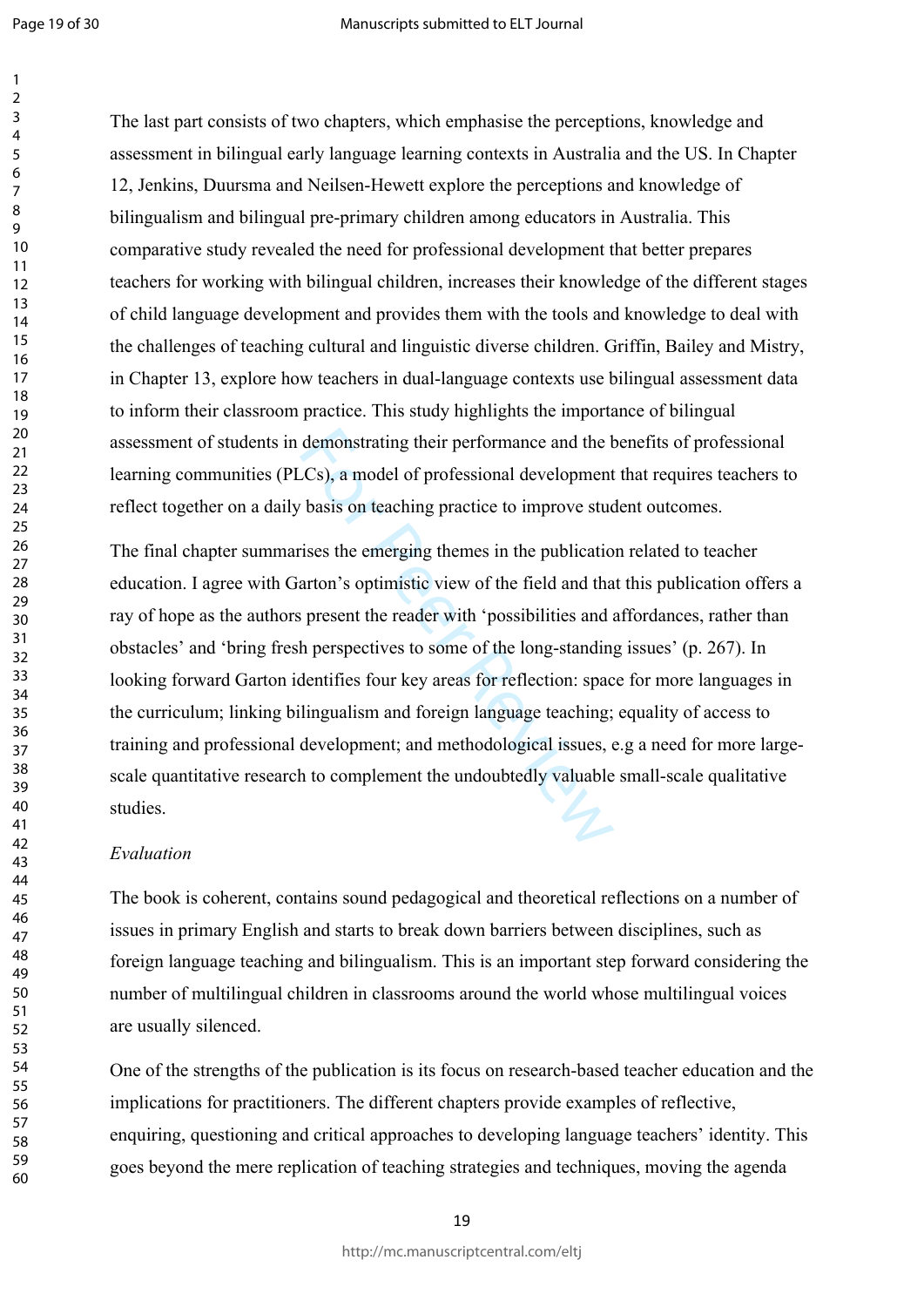towards ensuring autonomy and highlighting experiential, collaborative and autonomous learning. An additional strength is the grounding of teacher education in contextual, autobiographical and socio-political realities, which characterises the complexity and multidimensionality of educating language teachers in a globalised world, with chapters from Asia, Europe, Australia and North America (Africa is conspicuously absent). Another interesting aspect of this book is the spotlight on methodological considerations in teacher education research, which include mixed methods, narrative enquiry, case study, quasiexperimental, longitudinal, and multivocal ethnography, and paves the way for a reconceptualization of teacher education research and evidence-based practice. Most chapters begin with a reference to the globalised world of the  $21<sup>st</sup>$  century thus placing teacher education firmly in the present and the needs of the future generations of teachers.

# *The Routledge Handbook of Teaching English to Young learners*

resent and the needs of the future generatio<br> *k of Teaching English to Young learners*<br>
th this handbook because, unlike the contri<br>
this volume each give an overview of a par<br>
. Edited by Copland and Garton, this publi<br> I conclude my review with this handbook because, unlike the contributions in the other volumes, the chapters in this volume each give an overview of a particular area, rather than focus on specific projects. Edited by Copland and Garton, this publication was a response to Janet Enever's 'It's a done deal' challenge at the ELT Journal debate at IATEFL 2014, where she opposed the motion, *This house believes that Primary ELT does more harm than good*. Basically, Enever urged researchers in the field to move beyond the polarised debate of an early start and begin researching the different contexts in which early language learning occurs in order to better understand the phenomenon and bring methodological and theoretical insights into this growing area of interest. The description on the back cover aptly celebrates the 'coming of age' for the field of research in primary-level English Language Teaching.

This volume is certainly a hefty tome covering a range of contexts, such as Mexico, Japan, France, the USA, the UK, and, I am thrilled to add, regions that are usually excluded from major publications in young learners, East Africa and the Pacific region. It is the only book in the survey that has chapters from Africa, which has a massive multilingual population dealing with the major educational issue of finding a happy balance between English and the local languages. These chapters are also written by African scholars: Ssentanda and Ngwaru on *Early language teaching in Africa: Challenges and opportunities* and Kuchah Kuchah's *Teaching English to young learners in difficult circumstances*, which identifies the unequal North-South power struggle, highlighting the lack of visibility and representation of research *from the South by the South in major publications.*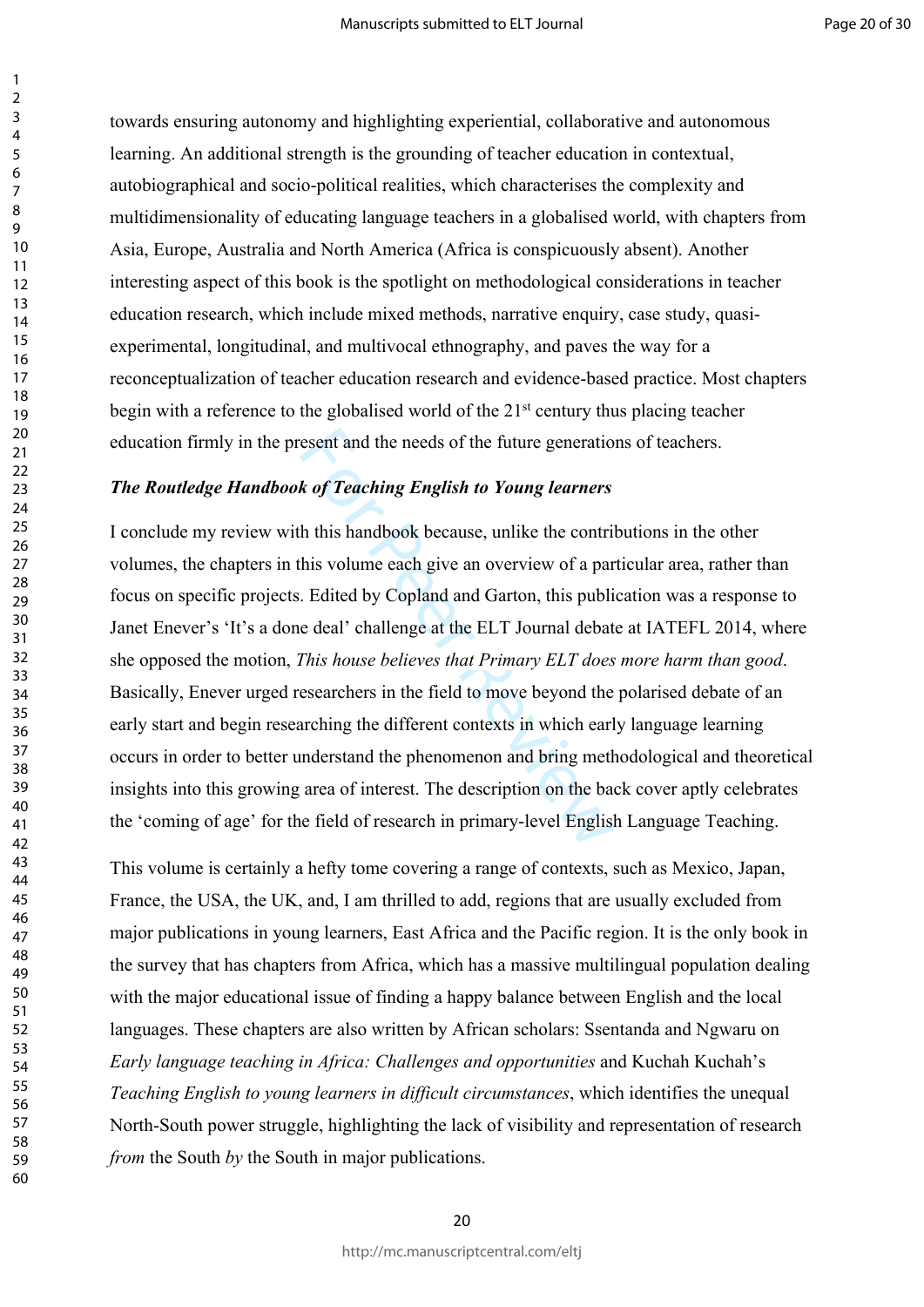60

From a content perspective, this volume includes a rich and varied range of traditional and new areas of teaching English to primary-aged children, such as second language acquisition, discourse analysis, classroom experience, technology and some of the more recent developments in young learner pedagogy, such as children's literature (Bland in Chapter 17), children's other languages in the English language classroom (Murphy in Chapter 7 and Copland and Ni in Chapter 9). It also includes a section dedicated to methodological issues with researching children (Part Five) and research *with* children (Pinter in Chapter 25). Overall, chapters reveal their authors' experience and insight, even though they vary in focus and pitch: some would be relevant for practicing teachers and first year student teachers and others could serve as a base for further research.

#### *Summary*

six parts, covering both macro issues relate<br>cro issues associated with pedagogy and cl<br>same structure, starting with an introductic<br>ntributions and research, recommendations<br>dding and related topics. This recurring stru<br>u The book is divided into six parts, covering both macro issues related to policies for early language learning and micro issues associated with pedagogy and classroom-based practice. Each chapter follows the same structure, starting with an introduction, historical perspectives, critical issues, current contributions and research, recommendations for practice, future directions, and further reading and related topics. This recurring structure adds cohesion and unity to the volume and functions as a flexible framework that allows readers to dip into parts of chapters, if they so wish. I found the Historical Perspectives section a useful and enlightening sound bite of the specific theme covered in each chapter, as it references major contributions and offers a springboard for further reading for anyone interested in the subject.

Part One, *Macro issues*, includes five chapters looking at the wider context in which teaching English to primary-aged children takes place. It opens with Johnson's excellent chapter on the rapid growth of early language learning, and the global effects of this trend as a result of the unprecedented spread of English in the 21st century. His recommendations for policy makers include, among others, thoughtful decision-making based on contextual factors; longterm planning for generalization and sustainability across the country; the place of English or local Englishes in linguistic diversity; going beyond a focus on language to developing children's cognitive, social, and intercultural learning, as well as values such as developing a humanitarian, citizenship, entrepreneurial, international outlook. In Chapter 2, Singleton and Pfenninger take up the age debate, offering a critical overview of the issue. Their Historical Perspectives section starts with a reference to language learning and bilingual education in Ancient Rome, where the age and time factor was already being debated, illustrating that this issue is by no means a new phenomenon. The authors conclude that earlier is not necessarily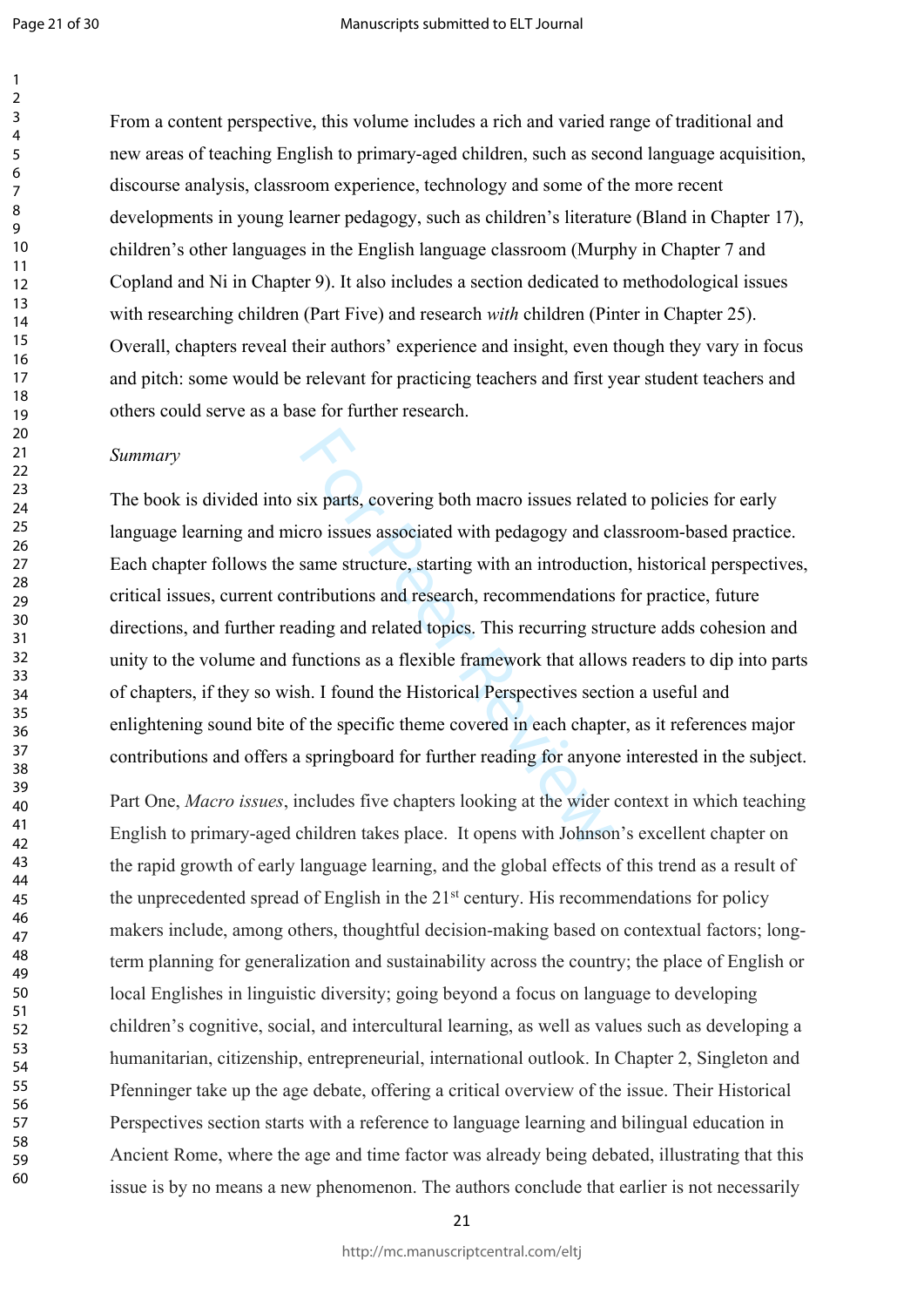ialized language teacher education, underpretent to develop highly trained and skilled proposition of parental/caregiver involvement on moral. Kuchah looks at the teaching and learn ronments and how collaborative inquiry-b better and professionals as well as parents, teachers and students should be informed that time is an important factor in language learning, and recommend more intensive programmes, such as CLIL (with its own debate raging!). They also encourage researchers in ELL to communicate their findings to wider audiences and encourage the generalizability of results to other individuals and contexts. Rich, in Chapter 3, writes about the need for effective teacher education to improve teacher quality, both from a pedagogical and linguistic perspective. In her introduction, Rich points out the current importance of teacher education in research into ELT, which is corroborated by the number of volumes in this survey review dedicated to preand in-service teacher education, in classrooms, in collaborative action research with university educators and many more. Rich highlights the complexity of teaching young learners and calls for specialized language teacher education, underpinned by relevant theoretical content, in order to develop highly trained and skilled professionals. The next chapter (Li, Han and Gao) looks at the complex, shifting and dynamic features of children's motivation, and the impact of parental/caregiver involvement on motivation. In the final chapter in Part One, Kuchah Kuchah looks at the teaching and learning of English in difficult and under-resourced environments and how collaborative inquiry-based projects can bring benefits to both teachers and children.

The five chapters in Part Two, *In the young learner classroom*, move to the micro level and cover the realities of the classroom context in a range of settings, acknowledging the diversity of English language learners in schools today, as well as the need to take into account the important area of literacy development in English. Ching and Lin tackle English as a medium of instruction in Chapter 6, and the role of translanguaging in supporting and acknowledging children's linguistic repertoires. Chapter 7 (Murphy) describes the challenges children with linguistically diverse backgrounds face when developing reading and writing skills in English in countries where the dominant language is English, e.g. EAL children in the UK. She calls for more inclusive approaches to educating children so they 'take advantage of all the opportunities that being bilingual presents' (p. 119). In Chapter 8, Sullivan and Weeks highlight the enhanced role of differentiated instruction (DI) in these linguistically diverse classrooms. They suggest integrating DI with other educational initiatives such as response to intervention, culturally responsive teaching, and universal designs for learning. Chapter 9 looks at the use of the child's own language in the learning process. Copland and Ni conclude by saying that there is 'no one-size-fits-all response' (p. 148) to issues of L1 use in the FL classroom. Zein, in Chapter 10, differentiates between instructional management and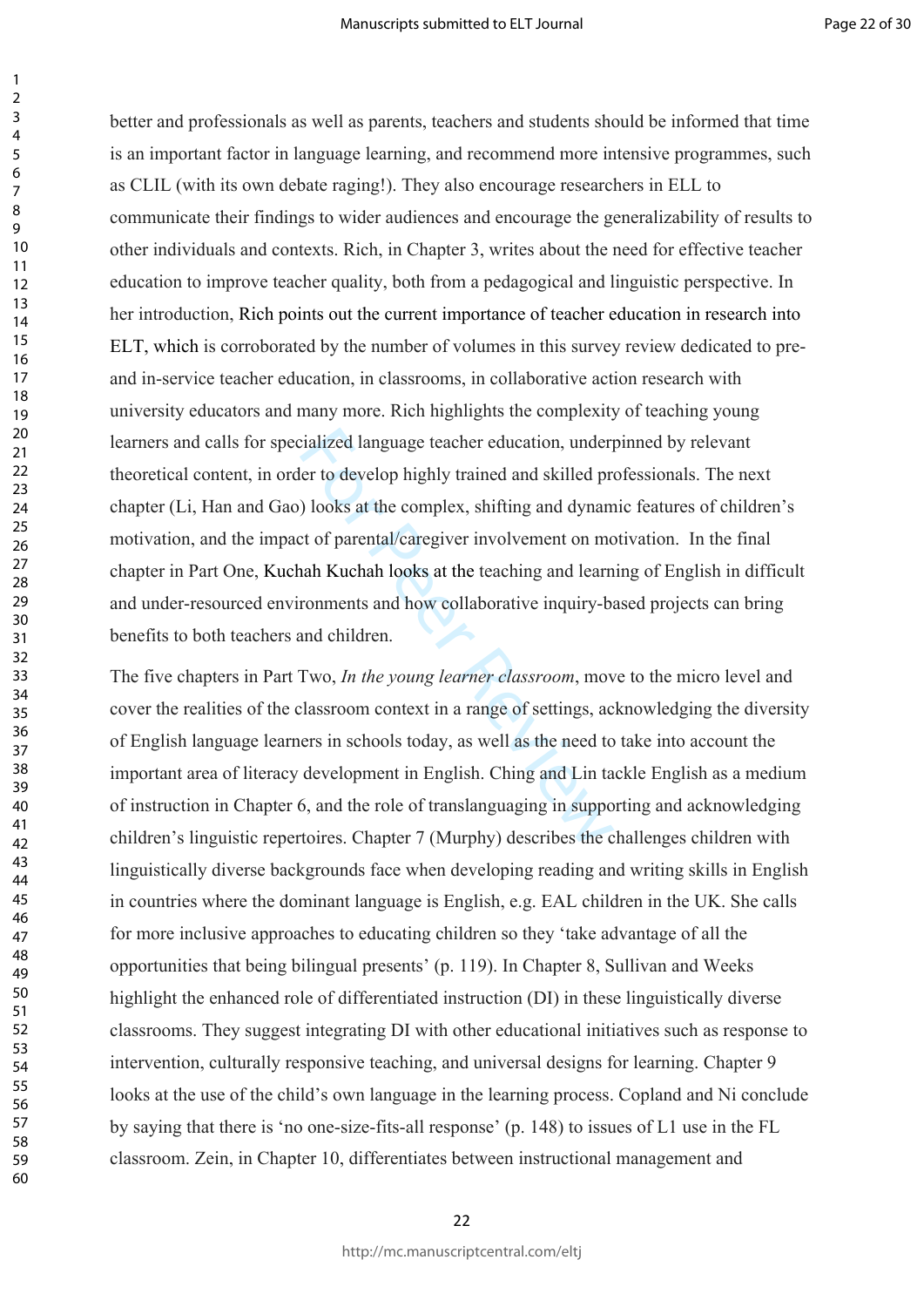60

behaviour management in young learner ELT and laments the dearth of research into this critical area of young learner classroom management worldwide. He underlines the key role of effective classroom management in providing the conditions for optimal learning, the need for a whole-school approach and more time to be allocated to behaviour and classroom management in teacher education programmes.

justified by the editors in the introduction,<br>ese principles (language systems and skills<br>ven when they prefer a more holistic classr<br>al decision, some authors also recommend<br>cample, 'a balanced literacy approach that<br>ruct Part Three, *Young learner pedagogy*, presents an interesting array of chapters that seem to contradict the current thinking of holistic approaches in young learner pedagogy. The first four (Chapters 11-14) cover the skills areas of listening and speaking (Kirkgöz), reading and writing (Shin and Crandall), grammar (Puchta) and vocabulary (Hestetræet) in separate chapters, reflecting the continued influence of language-based syllabi on young learner pedagogy. This choice is justified by the editors in the introduction, as 'Many coursebooks are organised according to these principles (language systems and skills) and teachers may have to follow that guidance even when they prefer a more holistic classroom approach' (p. 5). Despite this organizational decision, some authors also recommend an integrated approach to skills development, for example, 'a balanced literacy approach that is meaning focused but also provides explicit instruction in phonics and bottom-up processing skills' (Shin and Crandall, p. 200). Chapters 15-18 then cover areas that are more in keeping with whole-child development. López-Gopar looks at critical pedagogies in Chapter 15 with a specific focus on democratizing English language education so as to challenge monolingual ideologies and the hegemony of English-only. This approach acknowledges the students' and teachers' linguistic and cultural identities in general education and how they might be relevant to the primary classroom. In Chapter 16, Ellison looks at the benefits and challenges of a CLIL approach, concluding that primary CLIL should be integrated into pre-service teacher education. Bland expounds the benefits of a literature-based approach in Chapter 17, which not only exposes children to authentic language but also to multiple and critical literacies. I find the list of multimodal formats in this chapter extremely useful as it expands our understanding of children's literature and invites the uninitiated teacher/educator to consider options such as picturebooks, graphic novels, story apps, playground and nursery rhymes, oral storytelling and plays, as well as chapter books and graded readers for children who can read more independently. Chapter 18 looks at PBL, which promotes an integrated skills and learnercentered approach. Besides the need for teacher training, Arnold, Bradshaw and Gregson suggest that learners need training in collaborative participative approaches that require more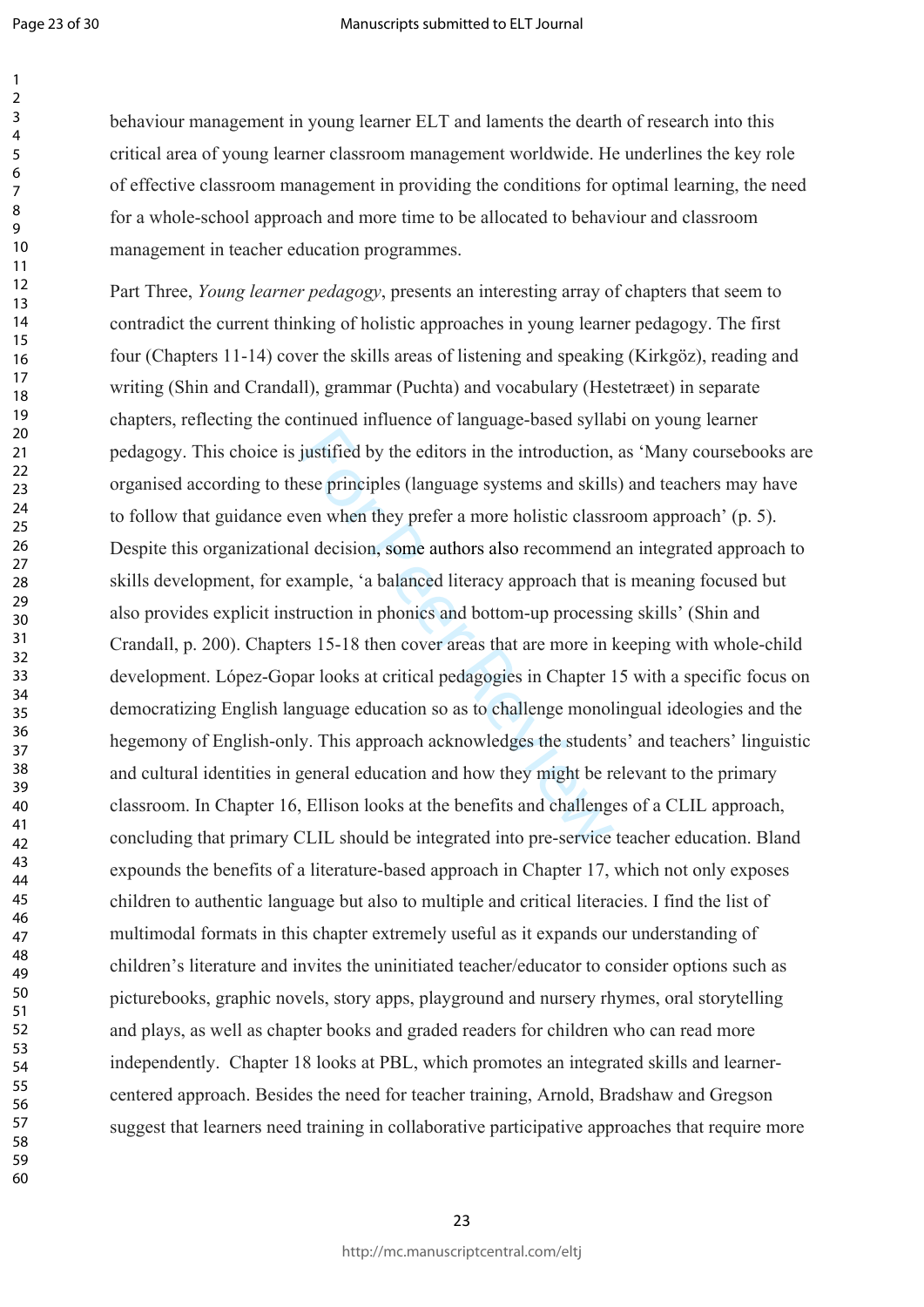personal investment, more responsibility for their own learning and more decision-making through a learning to learn, reflective approach.

uces the concept of Mobile Learning (mLe<br>n research into mLearning both inside and<br>ng, the author makes some recommendatic<br>tion of mLearning, continuous monitoring<br>applications, and child protection implicat<br>concludes with Part Four, *Technology and curriculum*, consists of six chapters, divided into two groupings: Chapters 19-21 look at the use of three types of educational technologies and ICT in the primary classroom and Chapters 22-24 focus on three areas of the curriculum: syllabus design, materials, and assessment. Starting with the well-established concept of games in EFL, Butler gives a thorough overview of the contradictory results of research into use of gaming for improving L2 learning. Even though research into digital game-based learning is quite recent, there are indications that when combined with instruction, and mediated by the teacher, it does contribute to motivating and developing children's autonomy. In Chapter 20, Belinchón Majoral introduces the concept of Mobile Learning (mLearning), and once again identifies a massive gap in research into mLearning both inside and outside the young learner classroom. Notwithstanding, the author makes some recommendations that include careful planning and implementation of mLearning, continuous monitoring of the experience, consideration of practical applications, and child protection implications. The chapter includes a list of online tools and concludes with a call for further research that offers evidence of educational outcomes and impacts. Chapter 21 focuses on the use of new technologies in the classroom such as interactive whiteboards, tablets and telecollaborations. Whyte and Cutrim Schmid identify the purposeful and learning-enhancing integration of technology as an important consideration and highlight three critical issues in the young learner class: interactivity, the design of teaching and learning tasks and CMC (computer-mediated communication).

In Chapter 22, Parker and Valente focus on the primary English curriculum looking at syllabus development and providing a critical analysis of the way teaching and learning English in the primary classroom needs to be organized. They give a thorough overview of how young learner syllabi have been heavily influenced by adult perspectives, especially by the linear language-structured syllabus, by the CEFR and by high stakes tests. The lowering of the start age has invited more holistic, mainstream educational approaches into the young learner class, thus aligning classroom content with children's ages and better reflecting developments in how they learn. Chapter 23, by Ghosn, picks up some of the issues highlighted in the previous chapter, as course books are also very heavily influenced by the traditional syllabus, and are largely inappropriate in terms of content, structure and approach. Ghosn also includes materials development for the pre-school years. As the push for starting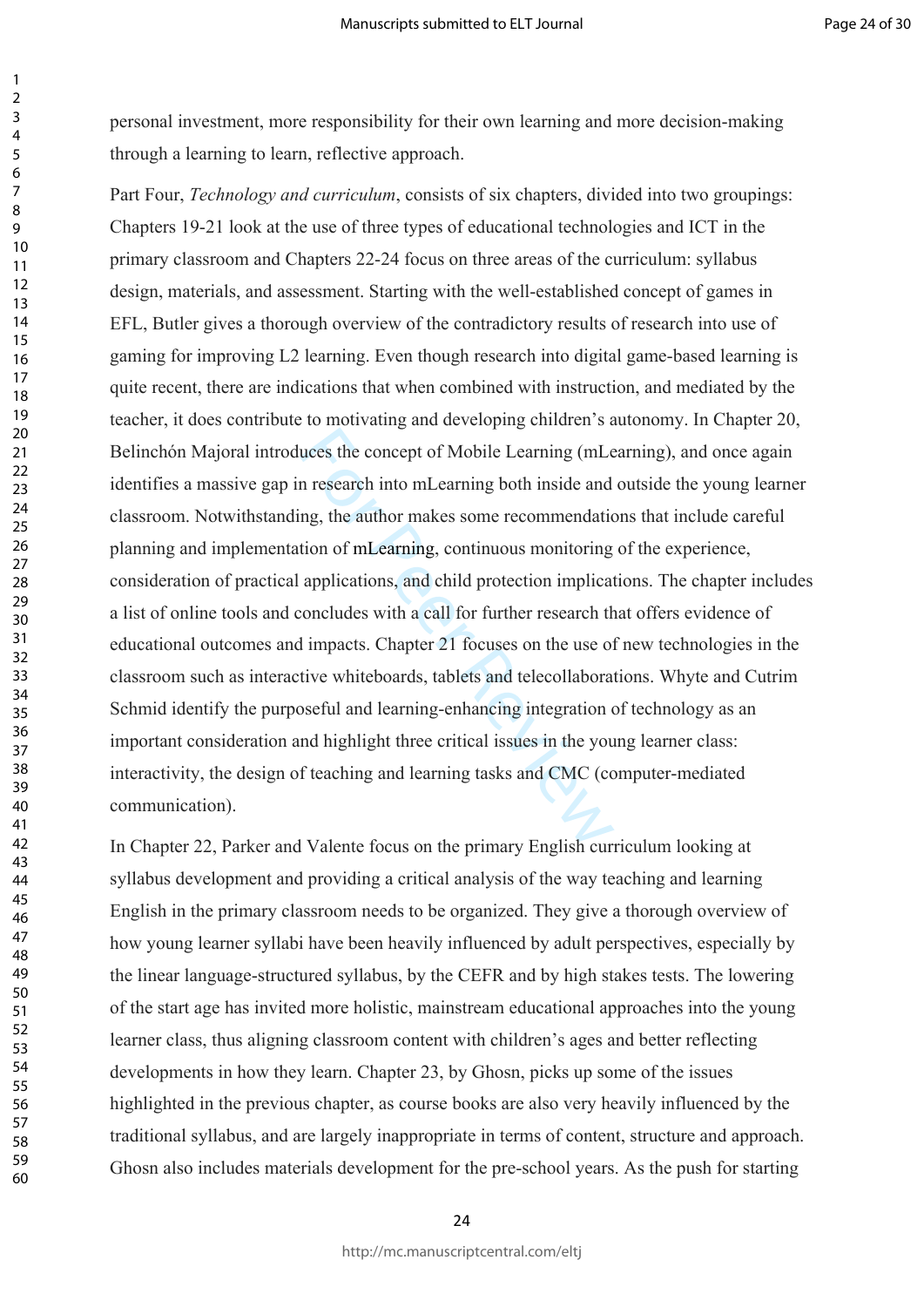60

English at earlier ages has included children aged 3 to 6, publishers have started churning out course books for this age group. Ghosn rightly recommends that early language learning needs to break away from the coursebook model. Furthermore, research into how teachers use course books in the classroom, children's perceptions thereof and learning outcomes should be analyzed. In the final chapter, Papp addresses the complex area of assessment within a multitude of English learning contexts, with a specific focus on EFL, ESL and CLIL. This includes the increase in large-scale national and international tests of English for children, the impact of assessment on motivation and the competences that should be assessed in the future in addition to communicative competence.

*Chapter 25)* stresses how that with adults. She describes the method<br>idren to research *with* and *by* children in a to considering them participants and co-re<br>e helm isn't only ethical but sheds a different arming and t Part Five, *Researching young learners*, looks at the shift from conducting research 'on' children to research 'with' children. Pinter (Chapter 25) stresses how research with children is qualitatively different from that with adults. She describes the methodological shift from research *on* and *about* children to research *with* and *by* children in a paradigm shift from seeing children as objects to considering them participants and co-researchers. Listening to and placing children at the helm isn't only ethical but sheds a different light on the children's experience of language learning and the research process. Mourão, in Chapter 26, describes the challenges in teaching children in the early years. First and foremost, Mourão recommends the implementation of context-dependent policies for English in pre-primary. As the traditional language teaching approach is inappropriate, she suggests developmentally appropriate practices, such as an integrated approach and emulating local ECEC approaches. Sayer and Ban, in Chapter 27, highlight the disconnections between SLA research and informal learning. The authors acknowledge the difficulty with researching language learning outside the classroom and recommend the following: bridging research on SLA research and bilingualism; developing pedagogical approaches that connect instruction in controlled learning environments and more informal naturalistic settings; building connects between the digital and real world social environments; and focusing on the role siblings play in supporting L2 learning.

The five chapters in Part Six, *Teaching English to young learners: regional perspectives*, looks at how teaching English to primary-aged children is implemented in different regions of the world: Africa (Ssentanda and Ngwaru), East Asia (Jin and Cortazzi), Europe (Rixon), Latin America (Miller, Cunha, Bezerra, Nóbrega, Ewald and Braga) and the South Pacific (Willans). This provides a broader, global perspective of primary English language teaching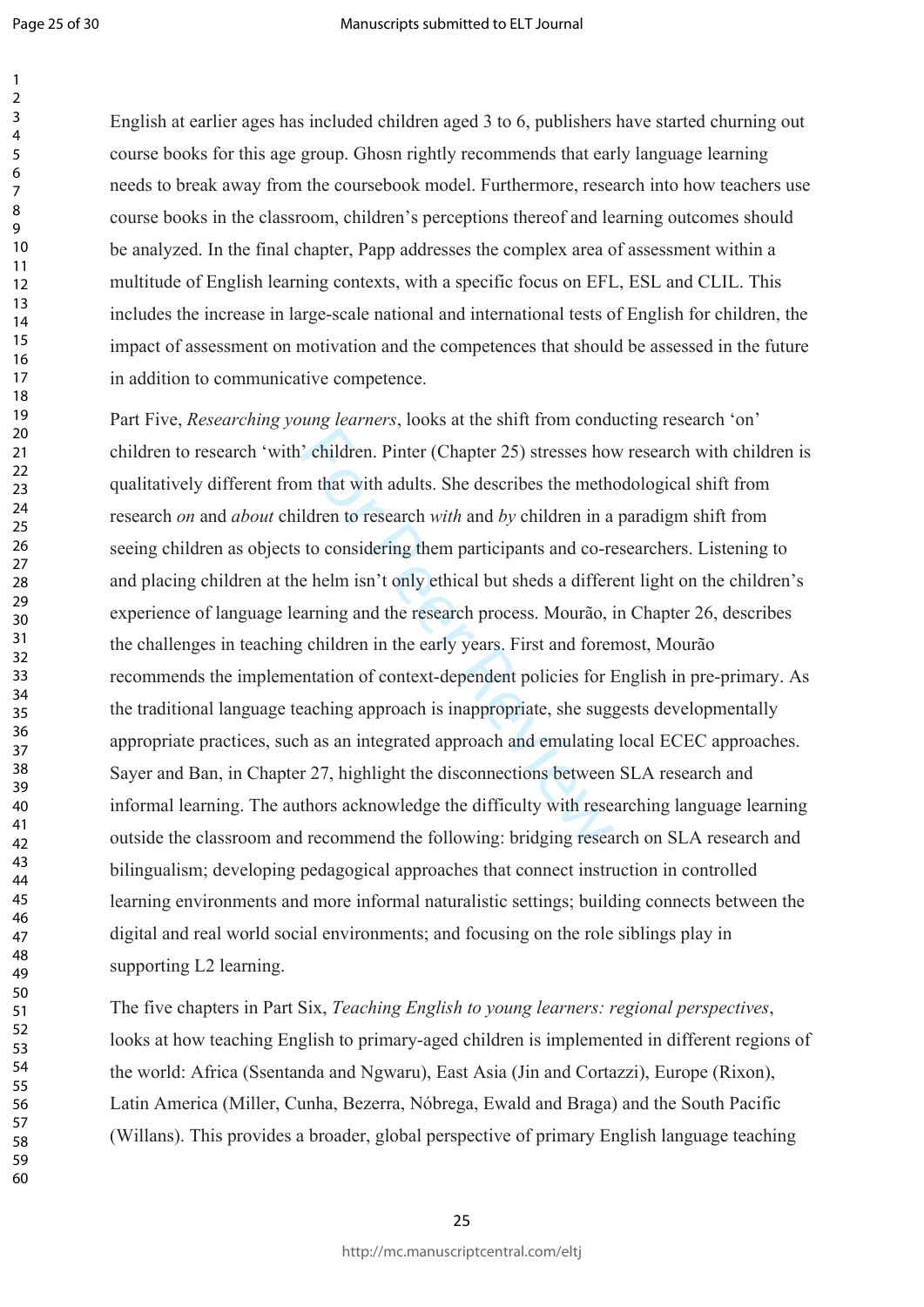and exemplifies the main challenges and opportunities that exist in different parts of the world.

### *Evaluation*

In and the integration of social issues in lart if renowned authors, with a range of backgraph are expertise even though there may be some ntent. It would have been interesting to see is volume has a lot to offer in terms In conclusion, this book offers a comprehensive overview of many areas related to young learners, with an extensive guide to further reading, which will be beneficial for students, teachers and researchers. Another strength is the chapters focusing on authentic children's literature, as well as multilingualism and the children's voices. These two areas are picked up by Garton in her closing chapter in the Garton and Zein publication as being in need of urgent attention. However, despite including a wide range of areas, it still lacks a specific focus on the intercultural dimension and the integration of social issues in language education. It is a pleasure to read the world renowned authors, with a range of background and experiences, writing about their area of expertise even though there may be some inconsistency and variability in style and content. It would have been interesting to see a final chapter pulling the threads together, as this volume has a lot to offer in terms of recommendations for future directions in young learner teaching and research. Of course, space and length may have been a consideration when deciding what to include; however, a space saving technique could have been to include one long bibliography at the end of the book instead of at the end of each chapter. Overall, though, this book is a must-have in any library.

#### **Conclusion**

In my introduction, I promised to evaluate the relevance of these six publications for teaching English to young learners in the 21st century. I believe these books together confirm the rise in prominence of the discipline of TEYL, and contribute to moving the field forward. They bring together key names in the field of teaching and researching young learners, and bring together consultants, practitioners, students and university-based researchers. Each individual publication contributes knowledge, insights and evidence to a field in need of more food for reflection, discussion and research. Over the last twenty years researching young learners has attained a certain recognition as an area of enquiry, and one that blends practice and theory in a marriage that many of the studies in the edited volumes were able to demonstrate. These six books begin the process of bridging the research and practice divide by providing examples of dialogue between 'the doers and users of research' (Sharkey, 2019: v).

A common and recurring theme across all six publications is the variety of contexts where primary English is being taught and investigated, with voices from and by practitioners and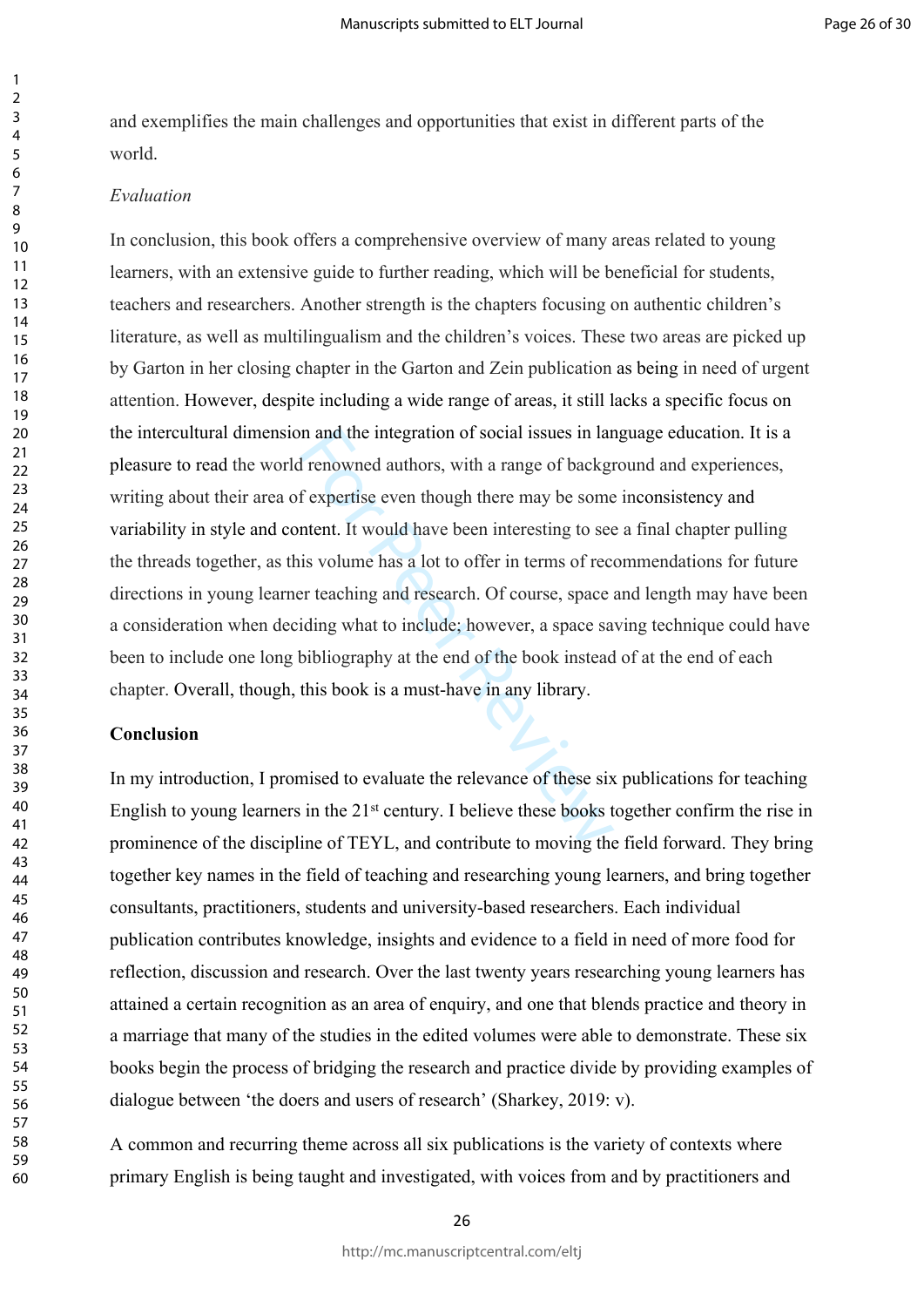60

researchers *in situ*. Another common thread was research by teachers and the teacherresearcher tandem, which validates the practitioners perspectives and experiences, giving teachers an expert voice. This classroom-university collaboration is a model with great potential for enhancing pre-service and in-service teacher education. Yet, I believe we still need to do some decolonising of English language teaching. In 92 chapters there are only two studies from Africa and two chapters from the South Pacific, despite the global spread of English language teaching to young learners and the considerable attention to integrating English with other languages in these settings.

s. Firstly, we need to increases our knowled means of the material and multi-<br>in isolation and independently of children's<br>eed more voices that research inclusive pr<br>e in this review. These six books abound w<br>some with les In order for TEYL to mature and anchor itself firmly in  $21<sup>st</sup>$  century pedagogy, we need to listen to the concluding voices from these books as they highlight gaps I too identified as I perused these publications. Firstly, we need to increases our knowledge of the different stages of child language development in the current multilingual and multicultural dispensation, as English cannot be learnt in isolation and independently of children's other languages and identities. Secondly, we need more voices that research inclusive practices, such as SEN, which appeared only once in this review. These six books abound with a multitude of research designs and approaches, some with lesson frameworks and useful appendices, that allow readers to replicate studies in their own teaching or teacher training. However, we need to continue our forging of appropriate methodologies for teacher education in order to impact positively on children's learning. Garton, in the concluding chapter of the Zein and Garton publication, calls for an increase in large-scale quantitative methods to multiply the lenses through which we view and evaluate young language learners. We must find a happy medium between theory building and classroom practice, placing them on a par, so practice does not become the poor cousin of teacher education. We need to look at the profile of teacher educators and how they model good practice underpinned by theory, and ensure *they* are sufficiently trained and knowledgeable. Hence, I make a call to restructure education programmes to include educators with classroom experience who can connect linguistics, literature, general education and subject pedagogy in the service of the teachers.

Even though the focus of the majority of the studies in this volume is *on* children in various settings, they are not necessarily *with* or *by* the children and lack the child's perspective on the aspect of language learning under scrutiny. In most cases, the child's voice is heard vicariously through the prism of the adults'. At a time when children have a right to voice their opinion, to be heard and have their opinion acted upon (G. Ellis and Ibrahim, forthcoming), this is a big gaping hole waiting to be filled. Pinter has opened the door, but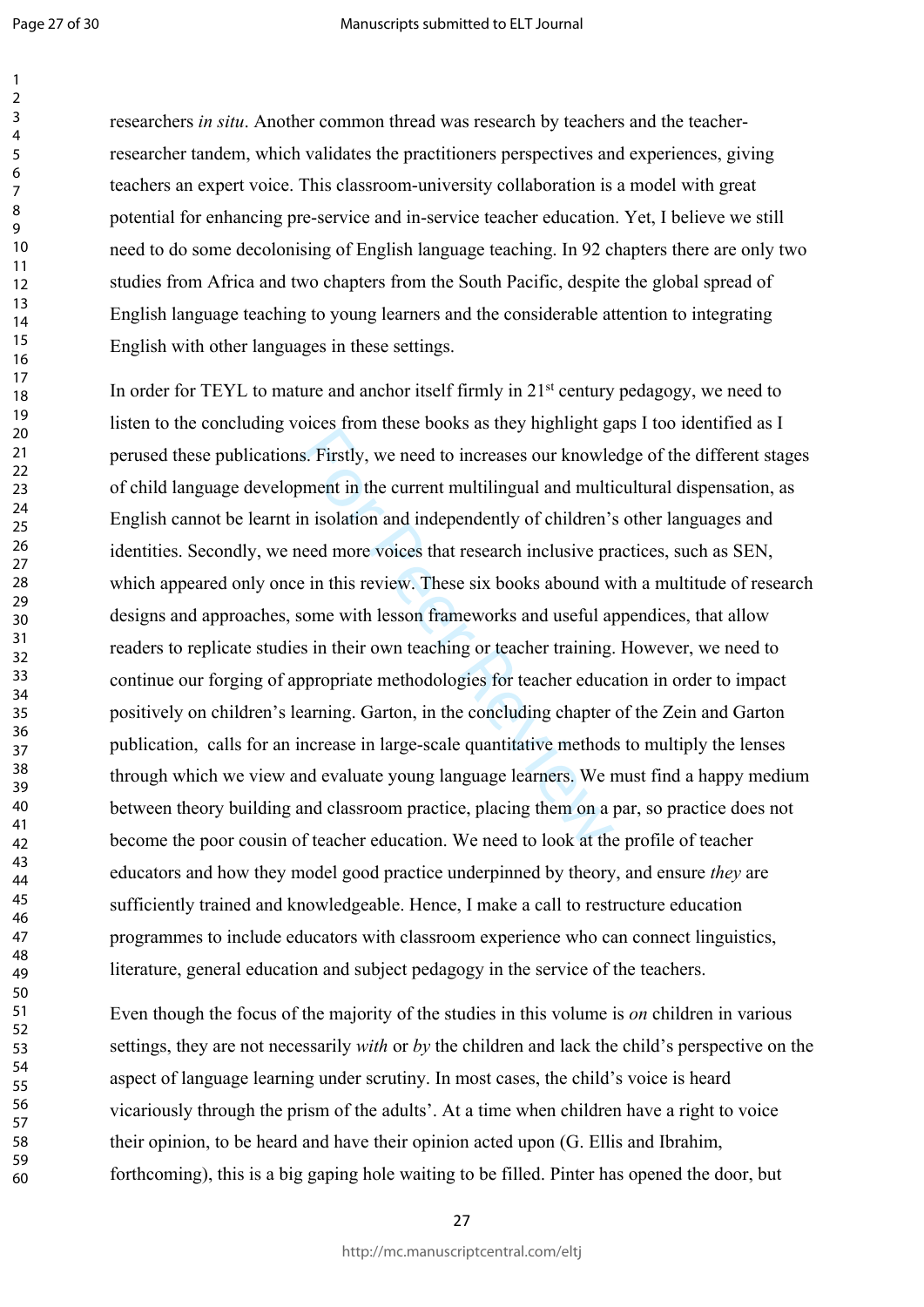much more needs to be done in this area. I was pleased to see so many studies, and a whole publication, *Transforming Practices for the Elementary Classroom*, focusing on integrating the children's languages in the English language classroom. In the technologically interconnected and mobile world of the 21st many children come to our classrooms with multiple languages and cultural backgrounds. Even though cultural and linguistically diverse students featured prominently, there was no chapter on intercultural learning in the English language classroom. Creating the global citizens of tomorrow requires children to understand interculturality, global issues and ecocriticism. The English language classroom or English across the curriculum is an excellent place to start, as is the wealth of authentic children's literature, with its potential for developing critical reading and deep learning, which only got a couple of mentions.

nt foray into global policy, together with of<br>the on the need to educate the public, which<br>the on the need to educate the public, which<br>when every child has access to quality lang<br>e teachers, will TEYL have matured into a<br> Finally, Enever's excellent foray into global policy, together with other authors' focus on local contexts, shine a light on the need to educate the public, which includes policy-makers and parents on the workings of early language learning in order for informed decisions to be made in the future. Only when every child has access to quality language learning with properly trained, reflective teachers, will TEYL have matured into a much more robust 'done deal'.

### **References**

Brewster, J., G. Ellis, and D. Girard. 2002. *The Primary English Teacher's Guide*. Harlow: Penguin Educational Limited.

Brumfit, C., J. Moon, and R. Tongue. (eds.). 1991. *Teaching English to Children: From Practice to Principle.* London: CollinsELT.

Cameron, L. 2001. *Teaching Languages to Young Learners*. Cambridge: Cambridge University Press.

Copland, F. and S. Garton. 2014. 'Key themes and future directions in teaching English to young learners: introduction to the Special Issue'. *ELT Journal,* 68/3: 223-230.

Council of Europe, 2001. *Common European Framework for Languages: Teaching, learning and assessment*. Strasbourg: Council of Europe.

Cox, R. 1987. *Production, power and world order*. New York, NY: Columbia University Press.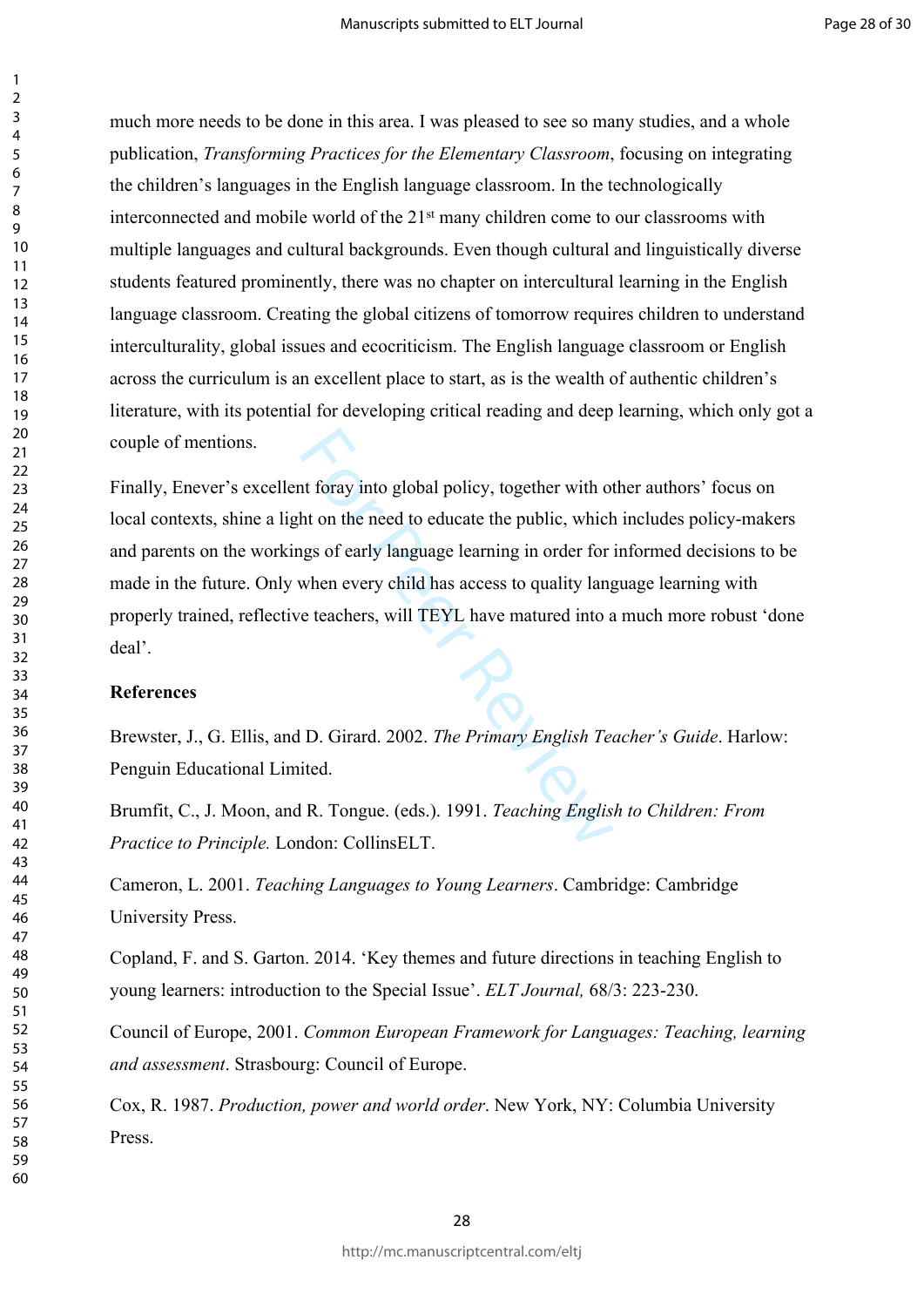$\mathbf{1}$  $\overline{2}$ 

Cummins, J. and R. Persad. 2014. 'Teaching through a Multilingual Lens: The Evolution of EAL Policy and Practice in Canada'. *Education Matters*, 2: 3-40.

Edelenbos, P., J. Johnstone, and A. Kubanek. 2006*. Languages for the children of Europe: Published Research, Good Practice & Main Principles*. Brussels: European Commission. See [https://ec.europa.eu/assets/eac/languages/policy/language-policy/documents/young\\_en.pdf](https://ec.europa.eu/assets/eac/languages/policy/language-policy/documents/young_en.pdf)

Ellis, G and N. Ibrahim, N. forthcoming). 'Teachers' image of the child in ELT' in H. Kuchah and A. Pinter. *Ethical and Methodological Issues in Researching Young Language Learners in School Contexts.* Clevedon: Multilingual Matters.

Knagg, J. 2016. 'Foreword.' In V. Murphy and M. Evangelou (eds.). *Early Childhood Education in English for Speakers of Other Languages.* London: British Council.

Krulatz, A., A. Dahl, and M. E. Flognfeldt. 2018. *Enacting multilingualism from research to teaching practice in the English classroom.* Oslo: Cappelen Damm Akademisk.

Lukes, S. 2005. *Power: A radical view.* (2nd ed.). Basingstoke: Palgrave Macmillan.

Speakers of Other Languages. London: Br<br>M. E. Flognfeldt. 2018. *Enacting multiling*<br>Inglish classroom. Oslo: Cappelen Damm<br>I radical view. (2<sup>nd</sup> ed.). Basingstoke: Palg<br>Wolff, and M. J. Frigols Martín. 2010. *En*<br>A frame Marsh, D., P. Mehisto, D. Wolff, and M. J. Frigols Martín. 2010. *European Framework for CLIL Teacher Education: A framework for the professional development of CLIL teachers.* Graz: ECML.

MEN, 2001. 'L'enseignement des Langues Vivantes Etrangères dans le premier degré en 1999-2000', in *Note d'Information 01.18 Avril*. Vanves : DPD, éditions et diffusion.

Moon, J. 2000. *Children Learning English*. Oxford: Macmillan Heinemann.

Nikolov, M. and J. Mihaljević Djigunović. 2006. 'Recent research on age, second language acquisition, and early foreign language learning'. *Annual Review of Applied Linguistics* 26, 234-260.

Rixon, S. (2016) Do Developments in Assessment Represent the 'Coming of Age' of Young Learners English Language Teaching Initiatives? The International Picture. In M. Nikolov (ed.). *Assessing Young Learners of English: Global and Local Perspectives (pp. 19-41).*  Switzerland: Springer International Publishing.

Biodata